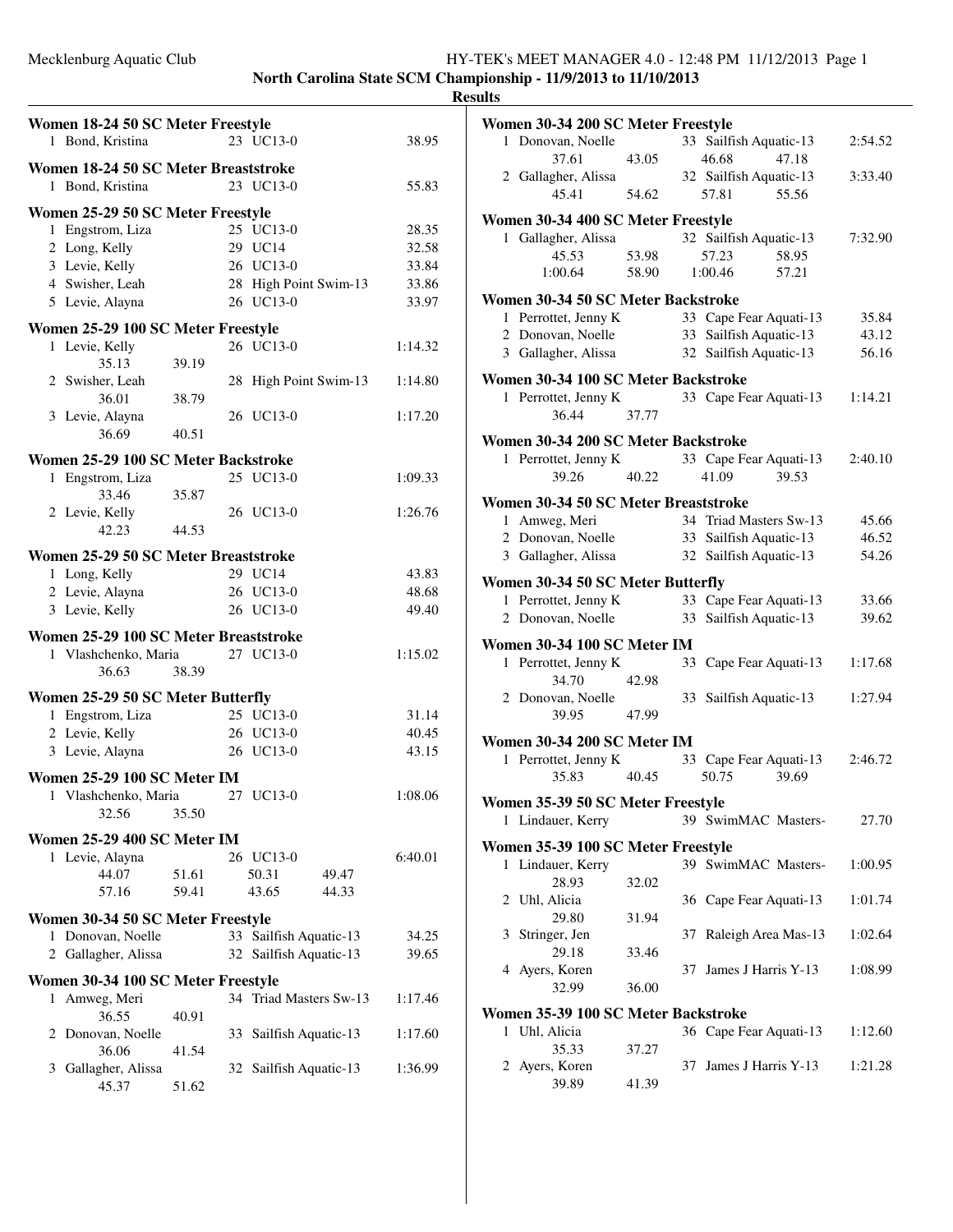## Mecklenburg Aquatic Club HY-TEK's MEET MANAGER 4.0 - 12:48 PM 11/12/2013 Page 2

**North Carolina State SCM Championship - 11/9/2013 to 11/10/2013**

| Women 35-39 50 SC Meter Breaststroke<br>1 Lindauer, Kerry |       | 39 SwimMAC Masters-                               | 36.61   |
|-----------------------------------------------------------|-------|---------------------------------------------------|---------|
| Women 35-39 100 SC Meter Breaststroke                     |       |                                                   |         |
| 1 Lindauer, Kerry<br>36.95                                | 42.57 | 39 SwimMAC Masters-                               | 1:19.52 |
|                                                           |       |                                                   |         |
| Women 35-39 50 SC Meter Butterfly                         |       |                                                   |         |
| 1 Lindauer, Kerry                                         |       | 39 SwimMAC Masters-                               | 31.19   |
| 2 Uhl, Alicia                                             |       | 36 Cape Fear Aquati-13                            | 31.45   |
| Women 35-39 100 SC Meter IM                               |       |                                                   |         |
| 1 Lindauer, Kerry                                         |       | 39 SwimMAC Masters-                               | 1:09.64 |
| 31.84                                                     | 37.80 |                                                   |         |
| 2 Uhl, Alicia                                             |       | 36 Cape Fear Aquati-13                            | 1:11.12 |
| 32.55                                                     | 38.57 |                                                   |         |
| 3 Ayers, Koren                                            |       | 37 James J Harris Y-13                            | 1:19.25 |
| 38.23                                                     | 41.02 |                                                   |         |
|                                                           |       |                                                   |         |
| <b>Women 35-39 200 SC Meter IM</b>                        |       |                                                   |         |
| 1 Uhl, Alicia                                             |       | 36 Cape Fear Aquati-13                            | 2:34.74 |
| 33.43                                                     | 40.75 | 46.99<br>33.57                                    |         |
| 2 Lindauer, Kerry                                         |       | 39 SwimMAC Masters-                               | 2:37.01 |
| 32.09                                                     | 40.20 | 47.34<br>37.38                                    |         |
| 3 Ayers, Koren                                            |       | 37 James J Harris Y-13                            | 2:51.01 |
| 36.42                                                     | 44.75 | 49.02<br>40.82                                    |         |
|                                                           |       |                                                   |         |
| Women 40-44 50 SC Meter Freestyle                         |       |                                                   |         |
|                                                           |       | 1 Buckley-Kornatz, Jennifer 42 Greensboro Swimm-1 | 30.09   |
| 2 Harris, Stacey                                          |       | 43 SwimMAC Masters-                               | 31.59   |
| 3 Rudisill, Kamie                                         |       | 44 North Carolina M-13                            | 33.82   |
| 4 Wooten, Sharon                                          |       | 44 Fireball Masters-13                            | 36.00   |
| Women 40-44 100 SC Meter Freestyle                        |       |                                                   |         |
| 1 Braun, Erika L                                          |       | 41 North Carolina M-13                            | 58.57   |
| 27.07                                                     | 31.50 |                                                   |         |
|                                                           |       | 2 Buckley-Kornatz, Jennifer 42 Greensboro Swimm-1 | 1:05.64 |
| 31.45                                                     | 34.19 |                                                   |         |
|                                                           |       |                                                   |         |
| 3 Harris, Stacey                                          |       | 43 SwimMAC Masters-                               | 1:09.59 |
| 33.66                                                     | 35.93 |                                                   |         |
| 4 Rudisill, Kamie                                         |       | 44 North Carolina M-13                            | 1:12.23 |
| 35.39                                                     | 36.84 |                                                   |         |
| 5 Wooten, Sharon                                          |       | 44 Fireball Masters-13                            | 1:19.17 |
| 38.19                                                     | 40.98 |                                                   |         |
| Women 40-44 200 SC Meter Freestyle                        |       |                                                   |         |
| 1 Harris, Stacey                                          |       | 43 SwimMAC Masters-                               | 2:36.18 |
| 36.45                                                     | 39.59 | 40.42<br>39.72                                    |         |
| 2 Holden, Maureen                                         |       | 43 SwimMAC Masters-                               | 2:41.04 |
| 36.33                                                     | 40.62 | 43.03<br>41.06                                    |         |
|                                                           |       |                                                   |         |
| Women 40-44 400 SC Meter Freestyle                        |       |                                                   |         |
| 1 Rudisill, Kamie                                         |       | 44 North Carolina M-13                            | 5:26.70 |
| 38.31                                                     | 40.98 | 41.87<br>42.00                                    |         |
| 42.48                                                     | 41.69 | 38.19<br>41.18                                    |         |
| 2 Harris, Stacey                                          |       | 43 SwimMAC Masters-                               | 5:30.48 |
| 37.51                                                     | 40.38 | 42.20<br>42.68                                    |         |
| 42.68                                                     | 42.20 | 42.22<br>40.61                                    |         |
| 3 Holden, Maureen                                         |       | 43 SwimMAC Masters-                               | 5:43.38 |
| 39.04                                                     | 42.53 | 43.58<br>44.09                                    |         |
| 44.26                                                     | 44.17 | 43.69<br>42.02                                    |         |
|                                                           |       |                                                   |         |

|              | 4 Vella, Leanne                                                 |         |    | 44 Cape Fear Aquati-13 |         | 5:46.90 |
|--------------|-----------------------------------------------------------------|---------|----|------------------------|---------|---------|
|              | 40.05                                                           | 44.25   |    | 44.63                  | 43.83   |         |
|              | 43.17                                                           | 43.66   |    | 44.42                  | 42.89   |         |
|              | --- Henry, Angela                                               |         |    | 44 High Point Swim-13  |         | 6:52.08 |
|              | Did not finish                                                  |         |    |                        |         |         |
|              | 51.78                                                           | 56.93   |    | 57.85                  | 1:00.35 |         |
|              | 1:00.76                                                         | 1:01.07 |    | 1:03.34                |         |         |
|              |                                                                 |         |    |                        |         |         |
|              | Women 40-44 100 SC Meter Backstroke                             |         |    |                        |         |         |
| $\mathbf{1}$ | Rudisill, Kamie                                                 |         |    | 44 North Carolina M-13 |         | 1:24.61 |
|              | 41.54                                                           | 43.07   |    |                        |         |         |
|              | 2 Wooten, Sharon                                                |         |    | 44 Fireball Masters-13 |         | 1:32.82 |
|              | 45.87                                                           | 46.95   |    |                        |         |         |
|              | Women 40-44 50 SC Meter Breaststroke                            |         |    |                        |         |         |
|              | 1 Braun, Erika L                                                |         |    | 41 North Carolina M-13 |         | 34.55   |
|              | 2 Wholley, Kathy                                                |         |    | 44 Mecklenburg Swim-1  |         | 43.81   |
|              | 3 Robins, Hailey                                                |         |    | 44 High Point Swim-13  |         | 47.36   |
|              | 4 Rudisill, Kamie                                               |         |    | 44 North Carolina M-13 |         | 48.21   |
|              |                                                                 |         |    |                        |         |         |
|              | Women 40-44 100 SC Meter Breaststroke                           |         |    |                        |         |         |
| 1            | Holden, Maureen                                                 |         |    | 43 SwimMAC Masters-    |         | 1:31.12 |
|              | 43.10                                                           | 48.02   |    |                        |         |         |
|              | 2 Wholley, Kathy                                                |         |    | 44 Mecklenburg Swim-1  |         | 1:45.13 |
|              | 48.12                                                           | 57.01   |    |                        |         |         |
|              | Women 40-44 50 SC Meter Butterfly                               |         |    |                        |         |         |
|              | 1 Buckley-Kornatz, Jennifer                                     |         |    | 42 Greensboro Swimm-1  |         | 33.20   |
|              | 2 Harris, Stacey                                                |         |    | 43 SwimMAC Masters-    |         | 36.44   |
|              | 3 Wholley, Kathy                                                |         |    | 44 Mecklenburg Swim-1  |         | 37.44   |
|              | 4 Wooten, Sharon                                                |         |    | 44 Fireball Masters-13 |         | 43.92   |
|              | 5 Henry, Angela                                                 |         |    | 44 High Point Swim-13  |         | 51.73   |
|              |                                                                 |         |    |                        |         |         |
|              | Women 40-44 100 SC Meter Butterfly                              |         |    |                        |         |         |
| 1            | Buckley-Kornatz, Jennifer                                       |         |    | 42 Greensboro Swimm-1  |         | 1:16.98 |
|              | 35.20                                                           | 41.78   |    |                        |         |         |
|              | Women 40-44 100 SC Meter IM                                     |         |    |                        |         |         |
| $\mathbf{1}$ | Braun, Erika L                                                  |         | 41 | North Carolina M-13    |         | 1:06.94 |
|              | 29.54                                                           | 37.40   |    |                        |         |         |
|              | 2 Harris, Stacey                                                |         |    | 43 SwimMAC Masters-    |         | 1:20.82 |
|              | 37.44                                                           | 43.38   |    |                        |         |         |
|              | 3 Holden, Maureen                                               |         |    | 43 SwimMAC Masters-    |         | 1:23.44 |
|              | 39.23                                                           | 44.21   |    |                        |         |         |
|              | 4 Wholley, Kathy                                                |         |    | 44 Mecklenburg Swim-1  |         | 1:32.80 |
|              |                                                                 |         |    |                        |         |         |
|              | 5 Henry, Angela<br>52.20                                        |         |    | 44 High Point Swim-13  |         | 1:53.47 |
|              |                                                                 | 1:01.27 |    |                        |         |         |
|              | Women 45-49 50 SC Meter Freestyle                               |         |    |                        |         |         |
| 1            | Elias-Williams, Maria L                                         |         |    | 49 Grand Strand Mas-55 |         | 29.82   |
| 2            | Mangan, Lynn                                                    |         |    | 45 Sailfish Aquatic-13 |         | 43.16   |
|              |                                                                 |         |    |                        |         |         |
|              | Women 45-49 100 SC Meter Freestyle<br>1 Elias-Williams, Maria L |         |    |                        |         |         |
|              |                                                                 |         |    | 49 Grand Strand Mas-55 |         | 1:05.93 |
|              | 31.91                                                           | 34.02   |    |                        |         |         |
|              | 2 Mangan, Lynn                                                  |         |    | 45 Sailfish Aquatic-13 |         | 1:38.88 |
|              | 46.65                                                           | 52.23   |    |                        |         |         |
|              | Women 45-49 200 SC Meter Freestyle                              |         |    |                        |         |         |
|              | 1 Welch, Melissa                                                |         | 47 | James J Harris Y-13    |         | 2:50.72 |
|              | 38.20                                                           | 42.93   |    | 45.13                  | 44.46   |         |
|              |                                                                 |         |    |                        |         |         |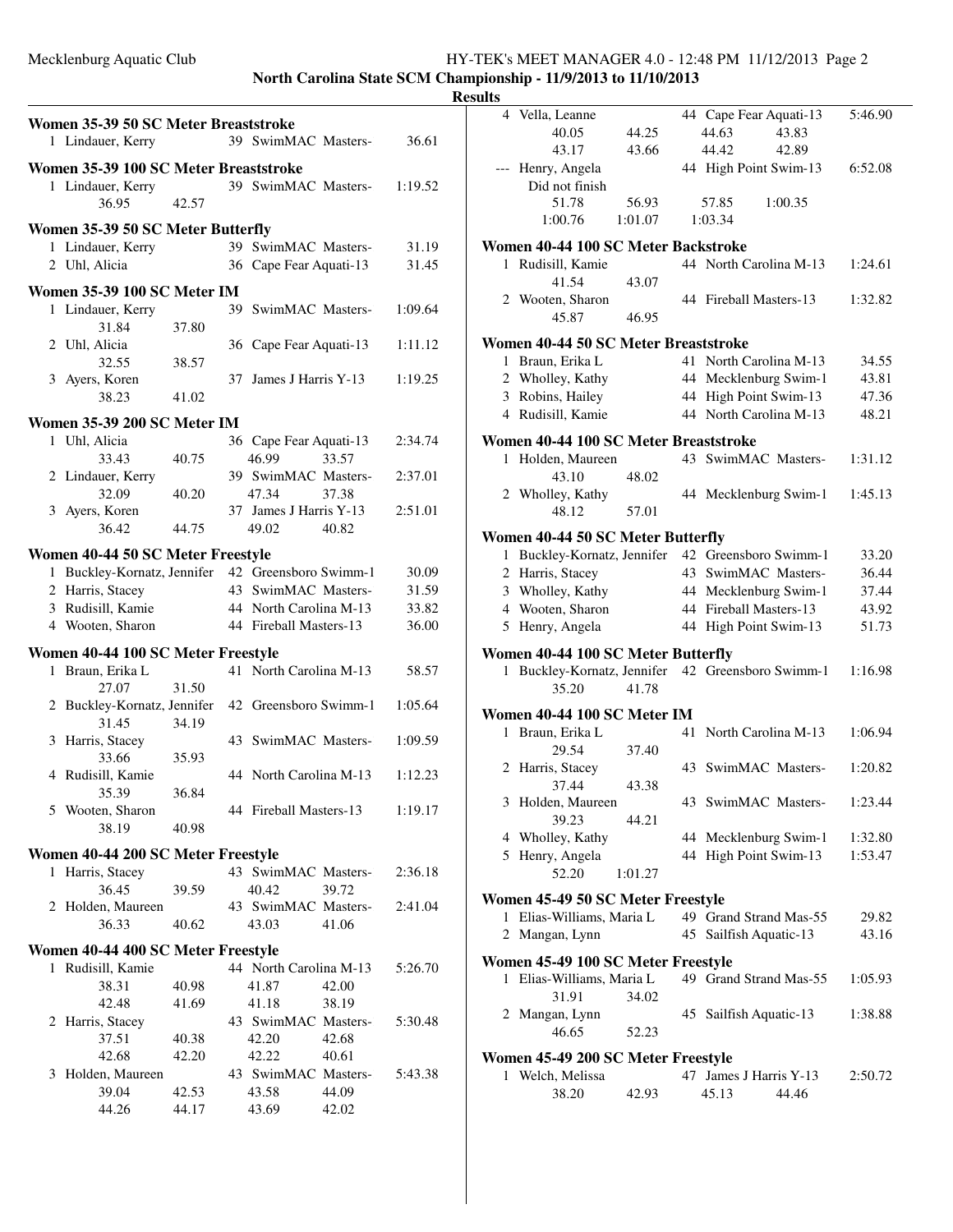## Mecklenburg Aquatic Club HY-TEK's MEET MANAGER 4.0 - 12:48 PM 11/12/2013 Page 3

**North Carolina State SCM Championship - 11/9/2013 to 11/10/2013 Results**

|   | (Women 45-49 200 SC Meter Freestyle)  |       |    |                                                  |         |
|---|---------------------------------------|-------|----|--------------------------------------------------|---------|
|   | 2 Mangan, Lynn                        |       |    | 45 Sailfish Aquatic-13                           | 3:32.86 |
|   | 47.87                                 | 53.53 |    | 56.77<br>54.69                                   |         |
|   | Women 45-49 400 SC Meter Freestyle    |       |    |                                                  |         |
|   | 1 Welch, Melissa                      |       |    | 47 James J Harris Y-13                           | 5:59.73 |
|   | 39.78                                 | 44.07 |    | 45.28<br>46.62                                   |         |
|   | 46.72                                 | 46.57 |    | 46.05<br>44.64                                   |         |
|   | 2 Mangan, Lynn                        |       |    | 45 Sailfish Aquatic-13                           | 7:28.36 |
|   | 50.01                                 | 55.34 |    | 57.31<br>58.44                                   |         |
|   | 57.73                                 | 58.18 |    | 57.30<br>54.05                                   |         |
|   |                                       |       |    |                                                  |         |
|   | Women 45-49 50 SC Meter Backstroke    |       |    |                                                  |         |
|   | 1 Kryssing, Danielle                  |       |    | 45 SwimMAC Masters-                              | 42.25   |
|   | Women 45-49 50 SC Meter Breaststroke  |       |    |                                                  |         |
|   | 1 Mangan, Lynn                        |       | 45 | Sailfish Aquatic-13                              | 55.75   |
|   |                                       |       |    |                                                  |         |
|   | Women 45-49 100 SC Meter Breaststroke |       |    |                                                  |         |
|   | 1 Kryssing, Danielle                  |       |    | 45 SwimMAC Masters-                              | 1:34.53 |
|   | 44.56                                 | 49.97 |    |                                                  |         |
|   | Women 45-49 50 SC Meter Butterfly     |       |    |                                                  |         |
|   |                                       |       |    | 1 Elias-Williams, Maria L 49 Grand Strand Mas-55 | 34.49   |
|   |                                       |       |    |                                                  |         |
|   | Women 45-49 100 SC Meter IM           |       |    |                                                  |         |
|   | 1 Kryssing, Danielle                  |       |    | 45 SwimMAC Masters-                              | 1:27.43 |
|   | 42.11                                 | 45.32 |    |                                                  |         |
|   | 2 Welch, Melissa                      |       | 47 | James J Harris Y-13                              | 1:30.94 |
|   | 41.48                                 | 49.46 |    |                                                  |         |
|   | Women 45-49 400 SC Meter IM           |       |    |                                                  |         |
|   | 1 Elias-Williams, Maria L             |       |    | 49 Grand Strand Mas-55                           | 5:56.50 |
|   | 36.58                                 | 43.00 |    | 47.59<br>46.93                                   |         |
|   | 53.50                                 | 53.87 |    | 38.18<br>36.85                                   |         |
|   | Women 50-54 50 SC Meter Freestyle     |       |    |                                                  |         |
|   | 1 Dore, Mary                          |       |    | 50 Mecklenburg Swim-1                            | 31.97   |
|   | 2 Tiska, Patty                        |       |    | 53 Triad Masters Sw-13                           | 34.78   |
|   | 3 Pawlowski, Kathy                    |       |    | 52 Cape Fear Aquati-13                           | 36.31   |
|   | 4 Waldrop, Carrie                     |       |    | 53 Sailfish Aquatic-13                           | 36.58   |
|   | 5 Whelchel, Nancy                     |       |    | 53 Raleigh Area Mas-13                           | 37.14   |
|   |                                       |       |    |                                                  |         |
|   |                                       |       |    |                                                  |         |
|   |                                       |       |    | Women 50-54 50 SC Meter Freestyle Time Trial     |         |
|   | - Time Trial                          |       |    |                                                  |         |
| 1 | Pawlowski, Kathy                      |       |    | 52 Cape Fear Aquati-13                           | 36.69   |
|   |                                       |       |    |                                                  |         |
|   | Women 50-54 100 SC Meter Freestyle    |       |    |                                                  | 1:10.49 |
|   | 1 Dore, Mary<br>33.56                 | 36.93 |    | 50 Mecklenburg Swim-1                            |         |
|   |                                       |       | 52 | Cape Fear Aquati-13                              | 1:17.72 |
|   | 2 Pawlowski, Kathy<br>37.77           | 39.95 |    |                                                  |         |
|   | 3 Tiska, Patty                        |       | 53 | Triad Masters Sw-13                              | 1:19.99 |
|   | 36.77                                 | 43.22 |    |                                                  |         |
|   | 4 Whelchel, Nancy                     |       | 53 | Raleigh Area Mas-13                              | 1:25.24 |
|   | 40.69                                 | 44.55 |    |                                                  |         |
|   |                                       |       |    |                                                  |         |
|   | Women 50-54 200 SC Meter Freestyle    |       |    |                                                  |         |
| 1 | Dore, Mary                            |       |    | 50 Mecklenburg Swim-1                            | 2:34.71 |
|   | 36.04                                 | 39.71 |    | 40.10<br>38.86                                   |         |
|   | 2 Pawlowski, Kathy<br>39.23           | 43.54 |    | 52 Cape Fear Aquati-13<br>44.68<br>43.81         | 2:51.26 |

| ιιιэ         |                                                    |         |                                |         |
|--------------|----------------------------------------------------|---------|--------------------------------|---------|
|              | 3 Whelchel, Nancy                                  |         | 53 Raleigh Area Mas-13         | 3:06.53 |
|              | 42.06                                              | 46.67   | 49.59<br>48.21                 |         |
|              | Women 50-54 400 SC Meter Freestyle                 |         |                                |         |
|              | 1 Dore, Mary                                       |         | 50 Mecklenburg Swim-1          | 5:21.64 |
|              | 36.38                                              | 40.17   | 41.15<br>41.21                 |         |
|              | 41.02                                              | 40.89   | 40.29<br>40.53                 |         |
|              | Women 50-54 50 SC Meter Backstroke                 |         |                                |         |
|              | 1 Pawlowski, Kathy                                 |         | 52 Cape Fear Aquati-13         | 47.18   |
|              | 2 Whelchel, Nancy                                  |         | 53 Raleigh Area Mas-13         | 47.21   |
|              | Women 50-54 100 SC Meter Backstroke                |         |                                |         |
| $\mathbf{1}$ | Quillen, Diane                                     |         | 50 Greensboro Swimm-1          | 1:28.49 |
|              | 42.61                                              | 45.88   |                                |         |
|              | 2 Pawlowski, Kathy                                 |         | 52 Cape Fear Aquati-13         | 1:37.27 |
|              | 48.30                                              | 48.97   |                                |         |
|              | 3 Lawrence, Marjorie                               |         | 50 HealthQuest Mast-13         | 1:40.78 |
|              | 48.51                                              | 52.27   |                                |         |
|              | Women 50-54 200 SC Meter Backstroke                |         |                                |         |
|              | 1 Quillen, Diane                                   |         | 50 Greensboro Swimm-1          | 3:17.21 |
|              | 46.09                                              | 49.60   | 51.41<br>50.11                 |         |
|              | Women 50-54 50 SC Meter Breaststroke               |         |                                |         |
|              | 1 Quillen, Diane                                   |         | 50 Greensboro Swimm-1          | 44.68   |
|              | 2 Waldrop, Carrie                                  |         | 53 Sailfish Aquatic-13         | 47.38   |
|              | 3 Lawrence, Marjorie                               |         | 50 HealthQuest Mast-13         | 47.59   |
|              | 4 Tiska, Patty                                     |         | 53 Triad Masters Sw-13         | 51.79   |
|              | Women 50-54 200 SC Meter Breaststroke              |         |                                |         |
|              | 1 Waldrop, Carrie                                  |         | 53 Sailfish Aquatic-13         | 3:43.86 |
|              | 50.80                                              | 57.63   | 58.46<br>56.97                 |         |
|              | 2 Lawrence, Marjorie                               |         | 50 HealthQuest Mast-13         | 3:50.27 |
|              | 51.15                                              | 57.38   | 59.80<br>1:01.94               |         |
|              | Women 50-54 50 SC Meter Butterfly                  |         |                                |         |
|              | 1 Quillen, Diane                                   |         | 50 Greensboro Swimm-1          | 36.13   |
|              | 2 Tiska, Patty                                     |         | 53 Triad Masters Sw-13         | 40.09   |
|              | 3 Whelchel, Nancy                                  |         | 53 Raleigh Area Mas-13         | 46.53   |
|              |                                                    |         |                                |         |
|              | Women 50-54 200 SC Meter Butterfly<br>1 Dore, Mary |         | 50 Mecklenburg Swim-1          | 3:09.52 |
|              | 43.01                                              | 48.87   | 48.75<br>48.89                 |         |
|              |                                                    |         |                                |         |
|              | Women 50-54 100 SC Meter IM                        |         |                                |         |
|              | 1 Whelchel, Nancy                                  |         | 53 Raleigh Area Mas-13 1:35.52 |         |
|              | 45.72                                              | 49.80   |                                |         |
|              | Women 50-54 400 SC Meter IM                        |         |                                |         |
|              | 1 Dore, Mary                                       |         | 50 Mecklenburg Swim-1          | 6:22.46 |
|              | 40.35                                              | 46.04   | 50.66<br>52.98                 |         |
|              | 56.26                                              | 55.90   | 41.03<br>39.24                 |         |
|              | Women 55-59 50 SC Meter Butterfly                  |         |                                |         |
| 1            | Elmore, Susan                                      |         | 59 Greater Knoxvill-15         | 1:00.99 |
|              | Women 55-59 400 SC Meter IM                        |         |                                |         |
|              | 1 Elmore, Susan                                    |         | 59 Greater Knoxvill-15         | 7:23.18 |
|              | 1:01.01                                            | 1:08.68 |                                |         |
|              | 1:14.35                                            | 1:22.39 | 1:23.67                        |         |
|              |                                                    |         |                                |         |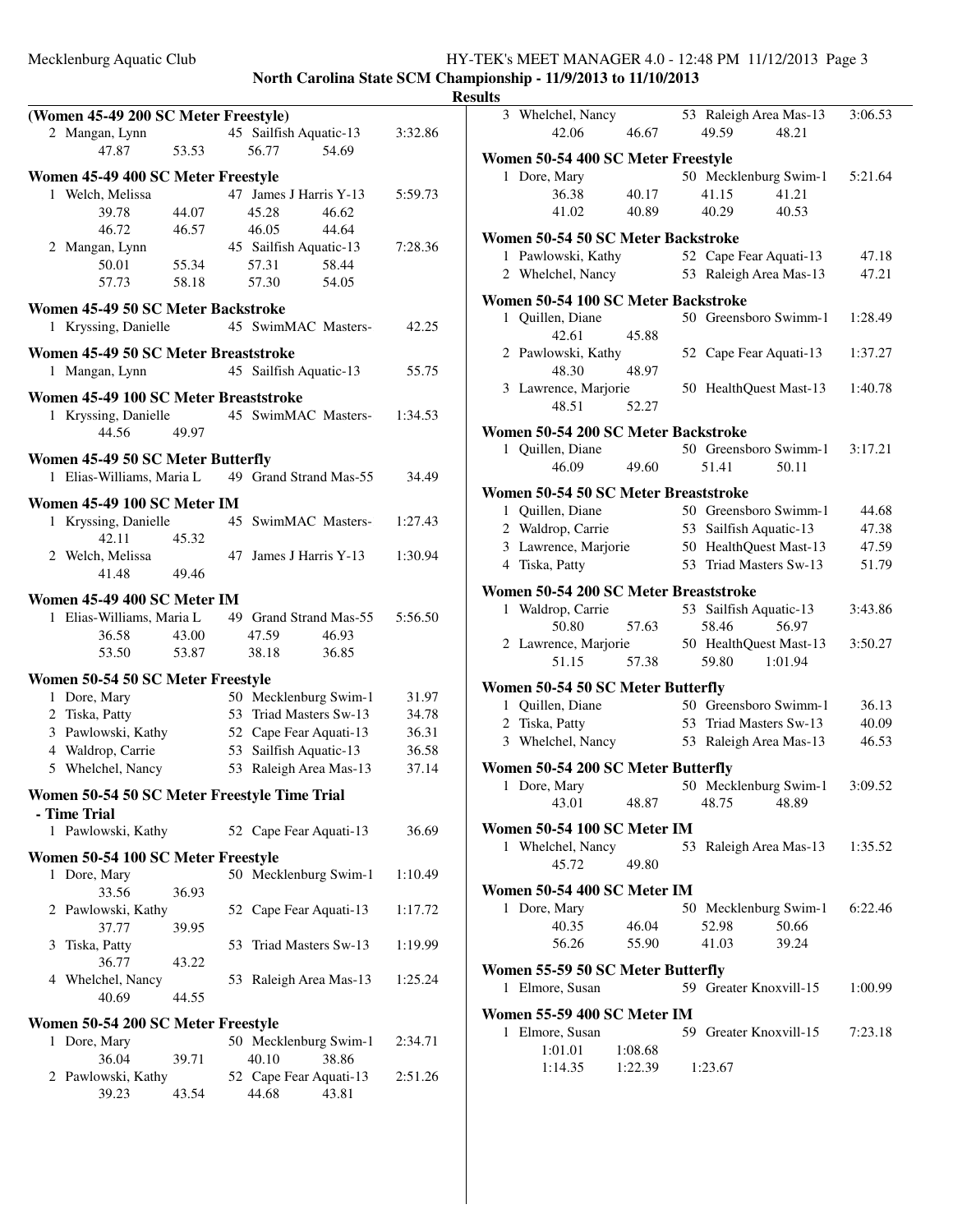| Women 60-64 100 SC Meter Backstroke<br>1 Murray, Cheryl 61 Charlotte SwimMa-1: 1:32.65<br>47.55<br>45.10                                          |         |
|---------------------------------------------------------------------------------------------------------------------------------------------------|---------|
| Women 60-64 50 SC Meter Butterfly<br>61 Charlotte SwimMa-13<br>1 Murray, Cheryl                                                                   | 39.67   |
| Women 60-64 200 SC Meter Butterfly<br>61 Charlotte SwimMa-1:<br>1 Murray, Cheryl<br>51.00<br>44.43<br>54.22<br>51.87                              | 3:21.52 |
| Women 60-64 100 SC Meter IM<br>1 Murray, Cheryl<br>61 Charlotte SwimMa-1: 1:29.95<br>42.63<br>47.32                                               |         |
| Women 60-64 200 SC Meter IM<br>1 Murray, Cheryl 61 Charlotte SwimMa-1.<br>49.76<br>43.79<br>57.44<br>39.39                                        | 3:10.38 |
| Women 60-64 400 SC Meter IM<br>61 Charlotte SwimMa-1.<br>1 Murray, Cheryl<br>50.45<br>42.39<br>51.24<br>50.11<br>57.26<br>56.62<br>41.72<br>39.79 | 6:29.58 |
| Women 65-69 50 SC Meter Freestyle<br>1 Williamson, Francine 65 Georgia Masters-45                                                                 | 33.68   |
| Women 65-69 100 SC Meter Freestyle<br>1 Williamson, Francine 65 Georgia Masters-45<br>35.09<br>37.90                                              | 1:12.99 |
| 2 Uustal, Diann<br>67 Georgia Masters-45<br>36.41<br>38.50                                                                                        | 1:14.91 |
| Women 65-69 200 SC Meter Freestyle<br>65 Georgia Masters-45<br>1 Williamson, Francine<br>42.50<br>36.56<br>41.04<br>41.80                         | 2:41.90 |
| Women 65-69 400 SC Meter Freestyle<br>1 Williamson, Francine 65 Georgia Masters-45<br>43.92<br>45.44<br>38.18<br>41.78<br>45.95 45.70 1:30.20     | 5:51.17 |
| Women 65-69 50 SC Meter Breaststroke<br>Williamson, Francine<br>65 Georgia Masters-45<br>1                                                        | 45.96   |
| Women 65-69 100 SC Meter Butterfly<br>1 Uustal, Diann<br>67 Georgia Masters-45                                                                    | 1:27.32 |
| Women 65-69 100 SC Meter IM<br>1 Uustal, Diann<br>67 Georgia Masters-45<br>37.60<br>45.27                                                         | 1:22.87 |
| Women 75-79 50 SC Meter Freestyle<br>1 Newell, Sally<br>76 Georgia Masters-45                                                                     | 43.79   |
| Women 75-79 200 SC Meter Freestyle<br>76 Georgia Masters-45<br>1 Newell, Sally<br>52.84<br>1:02.64<br>1:00.89<br>59.67                            | 3:56.04 |
| Women 75-79 50 SC Meter Breaststroke<br>1 Newell, Sally<br>76 Georgia Masters-45                                                                  | 55.69   |
| Women 75-79 100 SC Meter Breaststroke<br>1 Newell, Sally<br>76 Georgia Masters-45<br>59.03<br>1:05.32                                             | 2:04.35 |

| <b>Results</b>                                                                                                                                           |                         |
|----------------------------------------------------------------------------------------------------------------------------------------------------------|-------------------------|
| Women 75-79 200 SC Meter Breaststroke                                                                                                                    |                         |
| 1 Newell, Sally 76 Georgia Masters-4<br>1:01.21 1:09.27 1:11.31 1:09.18<br>76 Georgia Masters-45 4:30.97                                                 |                         |
| Women 75-79 100 SC Meter IM<br>1 Newell, Sally<br>76 Georgia Masters-45 2:00.75<br>59.78 1:00.97                                                         |                         |
| Women 85-89 50 SC Meter Freestyle<br>85 Charlotte SwimMa-1: 1:14.80<br>1 Derr, Carolyn M                                                                 |                         |
| Women 85-89 100 SC Meter Freestyle<br>1 Derr, Carolyn M 85 Charlotte SwimMa-1: 3:10.87<br>$1:27.48$ $1:43.39$                                            |                         |
| Women 85-89 50 SC Meter Backstroke                                                                                                                       |                         |
| 1 Derr, Carolyn M 85 Charlotte SwimMa-1: 1:22.72                                                                                                         |                         |
| Men 25-29 50 SC Meter Freestyle<br>1 Long, John S<br>2 Hogg, Michael<br>26 Mecklenburg Swim-1<br>2 Websites<br>3 Walton, Jeremy<br>27 Mecklenburg Swim-1 | 22.80<br>26.08<br>27.35 |
| Men 25-29 50 SC Meter Freestyle<br>1 Long, John S<br>25 UC13-0                                                                                           | 22.62                   |
| Men 25-29 100 SC Meter Freestyle<br>25 UC13-0<br>1 Long, John S<br>26.42<br>23.76                                                                        | 50.18                   |
| 2 Walton, Jeremy<br>27 Mecklenburg Swim-1 1:03.60<br>30.76<br>32.84                                                                                      |                         |
| Men 25-29 200 SC Meter Freestyle<br>25 UC13-0<br>1 Long, John S<br>22.62 39.98<br>34.11<br>32.10                                                         | 2:08.81                 |
| Men 25-29 50 SC Meter Backstroke<br>1 Walton, Jeremy 27 Mecklenburg Swim-1 34.34                                                                         |                         |
| Men 25-29 50 SC Meter Breaststroke<br>1 Walton, Jeremy 27 Mecklenburg Swim-1                                                                             | 36.70                   |
| Men 25-29 100 SC Meter Breaststroke<br>1 Walton, Jeremy 27 Mecklenburg Swim-1 1:22.13<br>39.31<br>42.82                                                  |                         |
| Men 25-29 50 SC Meter Butterfly<br>25 UC13-0<br>1 Long, John S                                                                                           | 26.79                   |
| Men 25-29 100 SC Meter Butterfly<br>1 Hogg, Michael<br>26 Mecklenburg Swim-1<br>28.64<br>32.35                                                           | 1:00.99                 |
| <b>Men 25-29 100 SC Meter IM</b><br>1 Long, John S<br>25 UC13-0<br>26.54                                                                                 | 58.92                   |
| 32.38<br>2 Walton, Jeremy<br>27 Mecklenburg Swim-1<br>33.69<br>37.64                                                                                     | 1:11.33                 |
| <b>Men 25-29 400 SC Meter IM</b><br>1 Gregory, Jeremy<br>25 UC13-0<br>28.91<br>32.80<br>37.67<br>37.05<br>40.03<br>35.01<br>40.21<br>34.38               | 4:46.06                 |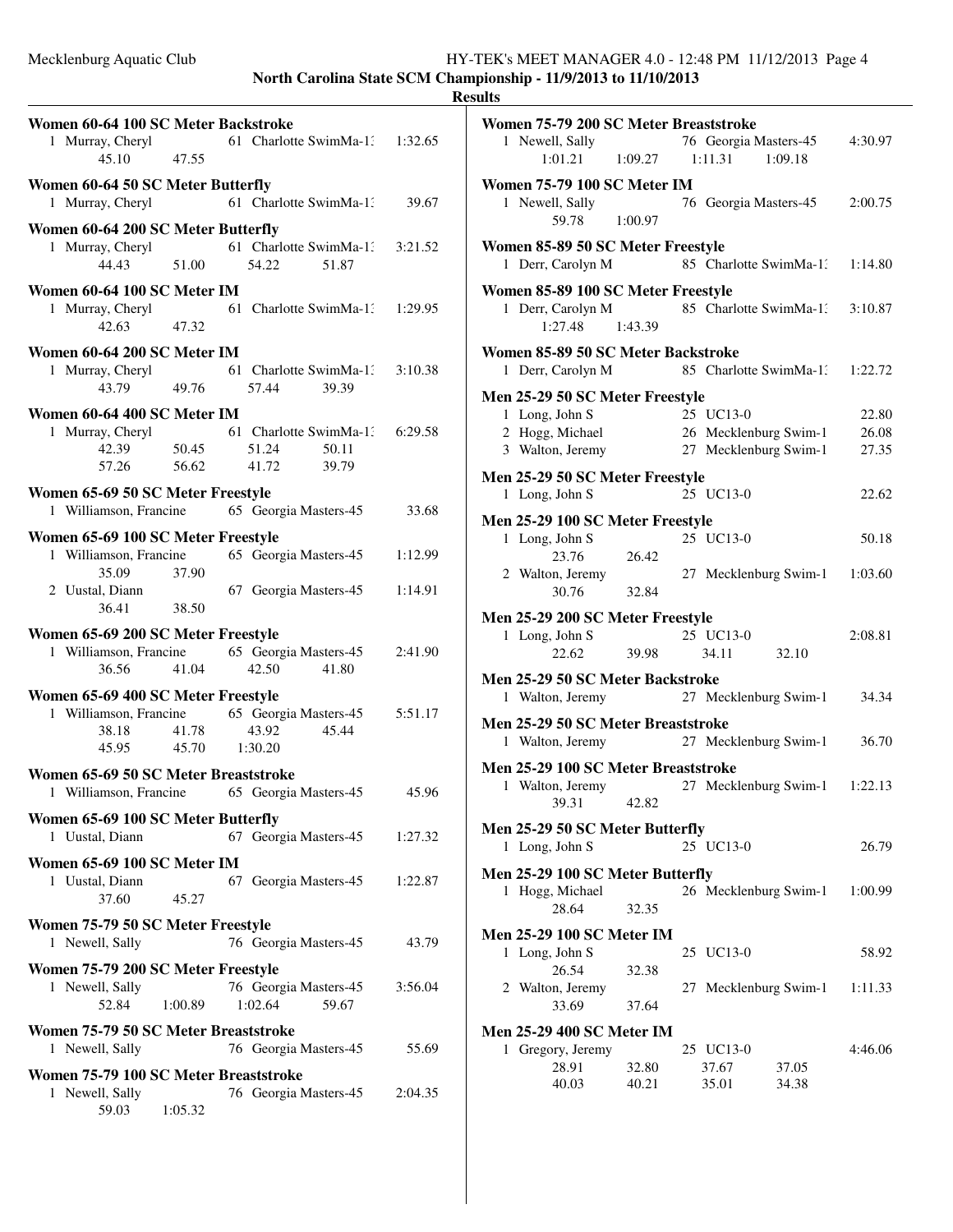| (Men 25-29 400 SC Meter IM)                |       |                                |                       |         |
|--------------------------------------------|-------|--------------------------------|-----------------------|---------|
| 2 Hogg, Michael                            |       | 26 Mecklenburg Swim-1          |                       | 5:14.61 |
| 30.25                                      | 36.03 | 41.93                          | 42.73                 |         |
| 45.70                                      | 46.45 | 36.29                          | 35.23                 |         |
| Men 30-34 50 SC Meter Freestyle            |       |                                |                       |         |
| 1 Douglass, Ian                            |       | 34 Michigan Masters-19         |                       | 27.72   |
|                                            |       |                                |                       |         |
| Men 30-34 400 SC Meter Freestyle           |       |                                |                       |         |
| 1 Nguyen, Sonny                            |       | 34 Maine Masters Sw-2          |                       | 5:54.55 |
| 37.23                                      | 42.42 | 43.64                          | 45.02                 |         |
| 46.30                                      | 46.56 | 47.86                          | 45.52                 |         |
| Men 30-34 100 SC Meter Backstroke          |       |                                |                       |         |
| 1 Nguyen, Sonny                            |       | 34 Maine Masters Sw-2          |                       | 1:24.34 |
| 41.61                                      | 42.73 |                                |                       |         |
| Men 30-34 200 SC Meter Backstroke          |       |                                |                       |         |
| 1 Nguyen, Sonny                            |       | 34 Maine Masters Sw-2          |                       | 3:14.37 |
| 47.73                                      | 50.24 | 49.80                          | 46.60                 |         |
|                                            |       |                                |                       |         |
| Men 30-34 50 SC Meter Breaststroke         |       |                                |                       |         |
| 1 Douglass, Ian                            |       | 34 Michigan Masters-19         |                       | 35.67   |
| Men 30-34 100 SC Meter Breaststroke        |       |                                |                       |         |
| $\frac{1}{2}$ Nguyen, Sonny                |       |                                | 34 Maine Masters Sw-2 | 1:21.07 |
| 37.98                                      | 43.09 |                                |                       |         |
| Men 30-34 200 SC Meter Breaststroke        |       |                                |                       |         |
| 1 Nguyen, Sonny                            |       | 34 Maine Masters Sw-2          |                       | 3:02.07 |
| 41.22                                      | 46.90 | 46.67                          | 47.28                 |         |
|                                            |       |                                |                       |         |
| Men 30-34 50 SC Meter Butterfly Time Trial |       |                                |                       |         |
| - Time Trial                               |       |                                |                       |         |
| 1 Nguyen, Sonny                            |       | 34 Maine Masters Sw-2          |                       | 33.18   |
| Men 30-34 50 SC Meter Butterfly            |       |                                |                       |         |
| 1 Douglass, Ian                            |       | 34 Michigan Masters-19         |                       | 30.60   |
| Men 30-34 100 SC Meter IM Time Trial       |       |                                |                       |         |
| - Time Trial                               |       |                                |                       |         |
| 1 Nguyen, Sonny                            |       |                                | 34 Maine Masters Sw-2 | 1:23.64 |
| 40.03                                      | 43.61 |                                |                       |         |
|                                            |       |                                |                       |         |
| Men 30-34 200 SC Meter IM                  |       |                                |                       |         |
| 1 Nguyen, Sonny<br>38.05                   | 48.66 | 34 Maine Masters Sw-2<br>49.10 | 40.70                 | 2:56.51 |
|                                            |       |                                |                       |         |
| <b>Men 30-34 400 SC Meter IM</b>           |       |                                |                       |         |
| 1 Nguyen, Sonny                            |       | 34 Maine Masters Sw-2          |                       | 6:23.49 |
| 41.54                                      | 46.16 | 51.65                          | 52.26                 |         |
| 50.24                                      | 50.92 | 46.89                          | 43.83                 |         |
| Men 35-39 100 SC Meter Freestyle           |       |                                |                       |         |
| 1 Stringer, Sean                           |       | 38 Raleigh Area Mas-13         |                       | 59.82   |
| 27.38                                      | 32.44 |                                |                       |         |
| Men 35-39 50 SC Meter Butterfly            |       |                                |                       |         |
| 1 Dallamura, Scott J                       |       | 35 UC13-0                      |                       | 28.49   |
|                                            |       |                                |                       |         |
| Men 35-39 100 SC Meter Butterfly           |       |                                |                       |         |
| 1 Dallamura, Scott J                       |       | 35 UC13-0                      |                       | 1:06.79 |
| 30.59                                      | 36.20 |                                |                       |         |
|                                            |       |                                |                       |         |

|              | <b>Men 35-39 100 SC Meter IM</b>        |       |    |                        |       |         |
|--------------|-----------------------------------------|-------|----|------------------------|-------|---------|
| 1            | Stringer, Sean                          |       |    | 38 Raleigh Area Mas-13 |       | 1:05.41 |
|              | 28.75                                   | 36.66 |    |                        |       |         |
|              | <b>Men 40-44 50 SC Meter Freestyle</b>  |       |    |                        |       |         |
|              | 1 Murray, Jeff                          |       |    | 44 SwimMAC Masters-    |       |         |
|              |                                         |       |    |                        |       | 24.72   |
|              | 2 Andersen, Morten                      |       |    | 43 SwimMAC Masters-    |       | 26.15   |
|              | 3 Butterfield, Pete                     |       |    | 44 SwimMAC Masters-    |       | 27.63   |
|              | 4 Robling, Steve                        |       |    | 43 SwimMAC Masters-    |       | 27.86   |
|              | 5 Bingaman, Michael                     |       |    | 43 Greensboro Swimm-1  |       | 28.27   |
|              | 6 Parkerson, Charles                    |       |    | 43 North Mecklenbur-13 |       | 31.68   |
|              | 7 Weston, Chad                          |       | 41 | Sailfish Aquatic-13    |       | 35.89   |
|              | <b>Men 40-44 100 SC Meter Freestyle</b> |       |    |                        |       |         |
|              | 1 Murray, Jeff                          |       |    | 44 SwimMAC Masters-    |       | 54.66   |
|              | 26.10                                   | 28.56 |    |                        |       |         |
|              | 2 Andersen, Morten                      |       |    | 43 SwimMAC Masters-    |       | 57.80   |
|              | 27.53                                   | 30.27 |    |                        |       |         |
|              |                                         |       |    | 44 SwimMAC Masters-    |       |         |
| 3            | Pegram, Steve                           |       |    |                        |       | 1:02.57 |
|              | 29.78                                   | 32.79 |    |                        |       |         |
|              | 4 Butterfield, Pete                     |       |    | 44 SwimMAC Masters-    |       | 1:03.26 |
|              | 30.47                                   | 32.79 |    |                        |       |         |
| 5            | Bingaman, Michael                       |       |    | 43 Greensboro Swimm-1  |       | 1:07.06 |
|              | 32.15                                   | 34.91 |    |                        |       |         |
|              | 6 Rubacky, Mark S                       |       |    | 44 Raleigh Area Mas-13 |       | 1:09.54 |
|              | 33.59                                   | 35.95 |    |                        |       |         |
| 7            | Parkerson, Charles                      |       | 43 | North Mecklenbur-13    |       | 1:13.77 |
|              | 33.98                                   | 39.79 |    |                        |       |         |
|              | 8 Weston, Chad                          |       |    | 41 Sailfish Aquatic-13 |       | 1:23.34 |
|              | 40.05                                   | 43.29 |    |                        |       |         |
|              | Men 40-44 200 SC Meter Freestyle        |       |    |                        |       |         |
| $\mathbf{1}$ | Andersen, Morten                        |       |    | 43 SwimMAC Masters-    |       | 2:10.61 |
|              | 29.16                                   | 32.94 |    | 34.08                  | 34.43 |         |
|              | 2 Pegram, Steve                         |       |    | 44 SwimMAC Masters-    |       | 2:22.64 |
|              | 32.71                                   | 35.29 |    | 36.74                  | 37.90 |         |
|              |                                         |       |    | 44 Raleigh Area Mas-13 |       | 2:26.00 |
|              | 3 Rubacky, Mark S<br>34.51              | 36.70 |    | 38.08                  | 36.71 |         |
|              | 4 Holden, Dan                           |       |    |                        |       |         |
|              |                                         |       |    | 41 Mecklenburg Swim-1  |       | 2:47.01 |
|              | 37.17                                   | 41.47 |    | 42.54                  | 45.83 |         |
|              | Men 40-44 400 SC Meter Freestyle        |       |    |                        |       |         |
|              | 1 Rubacky, Mark S                       |       |    | 44 Raleigh Area Mas-13 |       | 5:01.70 |
|              | 34.64                                   | 37.15 |    | 37.99                  | 38.76 |         |
|              | 38.52                                   | 38.46 |    | 38.29                  | 37.89 |         |
|              | 2 Pegram, Steve                         |       |    | 44 SwimMAC Masters-    |       | 5:04.96 |
|              | 33.43                                   | 36.42 |    | 37.79                  | 38.99 |         |
|              | 39.20                                   | 39.79 |    | 40.45                  | 38.89 |         |
|              | 3 Holden, Dan                           |       |    | 41 Mecklenburg Swim-1  |       | 6:08.70 |
|              | 39.95                                   | 44.81 |    | 43.76                  | 45.39 |         |
|              |                                         |       |    | 1:38.85                |       |         |
|              |                                         |       |    |                        |       |         |
|              | Men 40-44 50 SC Meter Backstroke        |       |    |                        |       |         |
| 1            | Bingaman, Michael                       |       |    | 43 Greensboro Swimm-1  |       | 35.01   |
| 2            | Holden, Dan                             |       | 41 | Mecklenburg Swim-1     |       | 42.01   |
|              | Men 40-44 100 SC Meter Backstroke       |       |    |                        |       |         |
|              |                                         |       |    |                        |       |         |
| 1            | Bingaman, Michael                       |       |    | 43 Greensboro Swimm-1  |       | 1:20.52 |
|              | 39.23                                   | 41.29 |    |                        |       |         |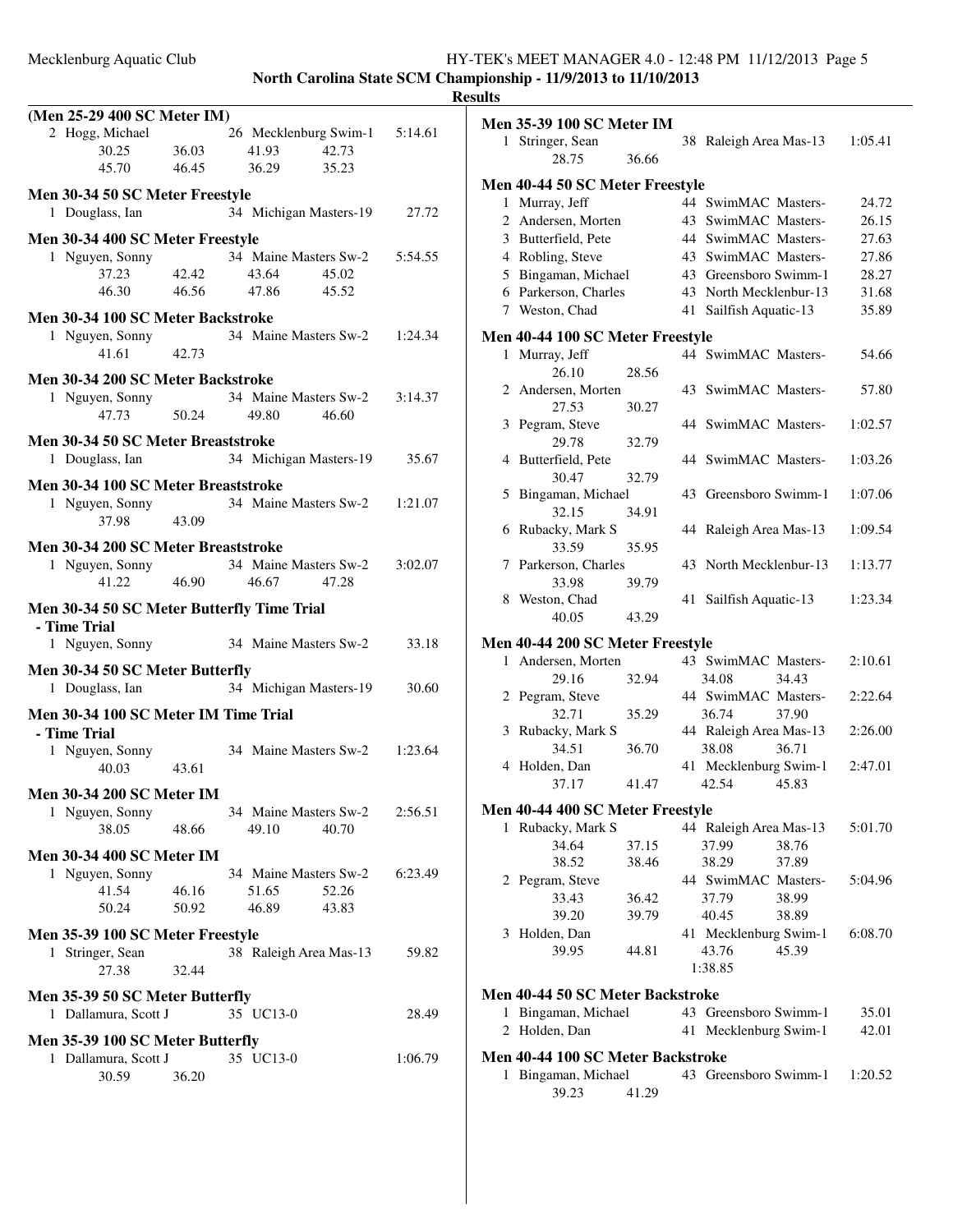|   |                                     |         |    |                        |         | <b>Results</b> |
|---|-------------------------------------|---------|----|------------------------|---------|----------------|
|   | Men 40-44 200 SC Meter Backstroke   |         |    |                        |         | M              |
|   | 1 Schmaltz, Joel                    |         |    | 43 Grand Strand Mas-55 | 3:00.31 |                |
|   | 42.09                               | 45.78   |    | 46.56<br>45.88         |         |                |
|   | Men 40-44 50 SC Meter Breaststroke  |         |    |                        |         |                |
|   | 1 Schmaltz, Joel                    |         |    | 43 Grand Strand Mas-55 | 41.81   |                |
|   | 2 Butterfield, Pete                 |         |    | 44 SwimMAC Masters-    | 41.85   | М              |
|   |                                     |         |    |                        |         |                |
|   | 3 Bingaman, Michael                 |         |    | 43 Greensboro Swimm-1  | 42.26   |                |
|   | 4 Ensey, James                      |         |    | 44 Mecklenburg Swim-1  | 43.60   |                |
|   | 5 Weston, Chad                      |         |    | 41 Sailfish Aquatic-13 | 44.36   | М              |
|   | Men 40-44 100 SC Meter Breaststroke |         |    |                        |         |                |
|   | 1 Andersen, Morten                  |         |    | 43 SwimMAC Masters-    | 1:13.58 |                |
|   | 34.56                               | 39.02   |    |                        |         |                |
|   | 2 Bingaman, Michael                 |         |    | 43 Greensboro Swimm-1  | 1:30.86 |                |
|   | 42.29                               | 48.57   |    |                        |         | М              |
|   | 3 Weston, Chad                      |         |    | 41 Sailfish Aquatic-13 | 1:46.29 |                |
|   | 49.83                               | 56.46   |    |                        |         |                |
|   | Men 40-44 200 SC Meter Breaststroke |         |    |                        |         |                |
|   | 1 Rubacky, Mark S                   |         |    | 44 Raleigh Area Mas-13 | 3:12.47 | M              |
|   | 43.69                               | 48.03   |    | 50.88<br>49.87         |         |                |
|   | 2 Schmaltz, Joel                    |         |    | 43 Grand Strand Mas-55 | 3:22.05 |                |
|   | 45.36                               | 51.23   |    | 52.52<br>52.94         |         |                |
|   | 3 Weston, Chad                      |         |    | 41 Sailfish Aquatic-13 | 3:55.57 |                |
|   | 50.12                               | 57.61   |    | 1:03.72<br>1:04.12     |         |                |
|   |                                     |         |    |                        |         |                |
|   | Men 40-44 50 SC Meter Butterfly     |         |    |                        |         | М              |
|   | 1 Robling, Steve                    |         |    | 43 SwimMAC Masters-    | 31.24   |                |
|   | 2 Butterfield, Pete                 |         |    | 44 SwimMAC Masters-    | 33.92   |                |
|   | Men 40-44 100 SC Meter Butterfly    |         |    |                        |         |                |
|   | 1 Andersen, Morten                  |         |    | 43 SwimMAC Masters-    | 1:02.85 | M              |
|   | 29.60                               |         |    |                        |         |                |
|   |                                     | 33.25   |    | 44 SwimMAC Masters-    |         |                |
|   | 2 Pegram, Steve                     |         |    |                        | 1:06.12 |                |
|   | 30.83                               | 35.29   |    |                        |         | М              |
|   | <b>Men 40-44 100 SC Meter IM</b>    |         |    |                        |         |                |
|   | 1 Andersen, Morten                  |         |    | 43 SwimMAC Masters-    | 1:06.14 |                |
|   | 30.01                               | 36.13   |    |                        |         | M              |
|   | 2 Robling, Steve                    |         |    | 43 SwimMAC Masters-    | 1:13.81 |                |
|   | 34.02                               | 39.79   |    |                        |         |                |
|   | 3 Bingaman, Michael                 |         |    | 43 Greensboro Swimm-1  | 1:17.47 |                |
|   | 34.72                               | 42.75   |    |                        |         |                |
|   | 4 Holden, Dan                       |         | 41 | Mecklenburg Swim-1     | 1:28.42 |                |
|   | 5 Weston, Chad                      |         | 41 | Sailfish Aquatic-13    | 1:42.66 | М              |
|   | 48.97                               | 53.69   |    |                        |         |                |
|   | --- Parkerson, Charles              |         |    | 43 North Mecklenbur-13 | DO      |                |
|   | Did not finish on back - back       |         |    |                        |         |                |
|   |                                     |         |    |                        |         |                |
|   | <b>Men 40-44 200 SC Meter IM</b>    |         |    |                        |         | М              |
| 1 | Rubacky, Mark S                     |         |    | 44 Raleigh Area Mas-13 | 2:54.35 |                |
|   | 38.33                               | 45.26   |    | 52.02<br>38.74         |         |                |
|   | 2 Weston, Chad                      |         |    | 41 Sailfish Aquatic-13 | 3:50.22 | M              |
|   | 50.07                               | 1:05.48 |    | 1:03.67<br>51.00       |         |                |
|   |                                     |         |    |                        |         |                |
|   | <b>Men 40-44 400 SC Meter IM</b>    |         |    |                        |         |                |
|   | 1 Rubacky, Mark S                   |         |    | 44 Raleigh Area Mas-13 | 6:04.39 | М              |
|   | 39.14                               | 44.94   |    | 47.58<br>46.13         |         |                |
|   | 51.61                               | 54.41   |    | 41.10<br>39.48         |         |                |
|   |                                     |         |    |                        |         |                |

| ılts | 70115111p - 1177/2013 to 11/10/2013             |       |                                 |         |         |
|------|-------------------------------------------------|-------|---------------------------------|---------|---------|
|      | Men 45-49 50 SC Meter Freestyle                 |       |                                 |         |         |
|      | 1 Schultz, Norman                               |       | 47 SwimMAC Masters-             |         | 26.06   |
|      | 2 Anderson, Earl                                |       | 49 Cape Fear Aquati-13          |         | 27.09   |
|      | 3 Sheafor, Doug                                 |       | 48 Sailfish Aquatic-13          |         | 36.03   |
|      | Men 45-49 100 SC Meter Freestyle Time Trial     |       |                                 |         |         |
|      | - Time Trial                                    |       |                                 |         |         |
|      | 1 Anderson, Earl                                |       | 49 Cape Fear Aquati-13 1:02.35  |         |         |
|      | 29.71                                           | 32.64 |                                 |         |         |
|      | Men 45-49 100 SC Meter Freestyle                |       |                                 |         |         |
|      | 1 Schultz, Norman                               |       | 47 SwimMAC Masters-             |         | 59.27   |
|      | 28.58                                           | 30.69 |                                 |         |         |
|      | 2 Davis, William                                |       | 46 SwimMAC Masters-             |         | 1:01.81 |
|      | 30.06                                           | 31.75 |                                 |         |         |
|      | Men 45-49 200 SC Meter Freestyle                |       |                                 |         |         |
|      | 1 Schultz, Norman                               |       | 47 SwimMAC Masters-             |         | 2:16.10 |
|      | 32.35                                           | 35.07 | 35.31                           | 33.37   |         |
|      |                                                 |       |                                 |         |         |
|      | Men 45-49 400 SC Meter Freestyle                |       |                                 |         |         |
|      | 1 Davis, William                                |       | 46 SwimMAC Masters-             |         | 4:43.83 |
|      | 32.79                                           | 35.00 | 35.68                           | 36.01   |         |
|      | 36.37                                           | 36.39 | 36.27                           | 35.32   |         |
|      | 2 Schultz, Norman                               |       | 47 SwimMAC Masters- 4:51.74     |         |         |
|      | 34.58                                           | 37.64 | 38.56                           | 38.05   |         |
|      | 36.95                                           | 36.59 | 35.35                           | 34.02   |         |
|      | Men 45-49 50 SC Meter Backstroke                |       |                                 |         |         |
|      | 1 Anderson, Earl                                |       | 49 Cape Fear Aquati-13          |         | 36.38   |
|      | 2 Sheafor, Doug                                 |       | 48 Sailfish Aquatic-13          |         | 51.55   |
|      |                                                 |       |                                 |         |         |
|      | Men 45-49 200 SC Meter Backstroke               |       |                                 |         |         |
|      | 1 Anderson, Earl                                |       | 49 Cape Fear Aquati-13          |         | 2:50.27 |
|      | 40.61                                           | 43.58 | 43.86                           | 42.22   |         |
|      | Men 45-49 50 SC Meter Breaststroke              |       |                                 |         |         |
|      | 1 Anderson, Earl                                |       | 49 Cape Fear Aquati-13          |         | 35.29   |
|      | 2 Sheafor, Doug                                 |       | 48 Sailfish Aquatic-13          |         | 48.02   |
|      |                                                 |       |                                 |         |         |
|      | Men 45-49 100 SC Meter Breaststroke             |       |                                 |         |         |
|      | 1 Anderson, Earl 49 Cape Fear Aquati-13 1:20.32 |       |                                 |         |         |
|      | 37.39                                           | 42.93 |                                 |         |         |
|      | 2 Sheafor, Doug                                 |       | 48 Sailfish Aquatic-13          |         | 1:48.61 |
|      | 50.53                                           | 58.08 |                                 |         |         |
|      | Men 45-49 200 SC Meter Breaststroke             |       |                                 |         |         |
|      | 1 Schultz, Norman                               |       | 47 SwimMAC Masters-             |         | 3:11.72 |
|      | 43.84                                           | 49.83 |                                 |         |         |
|      | 2 Sheafor, Doug                                 |       | 49.78<br>48 Sailfish Aquatic-13 | 48.27   | 3:55.44 |
|      |                                                 |       |                                 |         |         |
|      | 51.73                                           | 59.61 | 1:03.09                         | 1:01.01 |         |
|      | <b>Men 45-49 50 SC Meter Butterfly</b>          |       |                                 |         |         |
|      | 1 Anderson, Earl                                |       | 49 Cape Fear Aquati-13          |         | 29.85   |
|      |                                                 |       |                                 |         |         |
|      | Men 45-49 200 SC Meter Butterfly                |       |                                 |         |         |
|      | 1 Schultz, Norman                               |       | 47 SwimMAC Masters-             |         | 3:18.21 |
|      | 44.12                                           | 51.10 | 51.02                           | 51.97   |         |
|      | <b>Men 45-49 100 SC Meter IM</b>                |       |                                 |         |         |
|      | 1 Anderson Farl 49 Cape Fear Aquati-13 1:11.59  |       |                                 |         |         |

49 Cape Fear Aquati-13 1:11.59 33.95 37.64<br>2 Sheafor, Doug 48 Sailfish Aquatic-13 1:42.35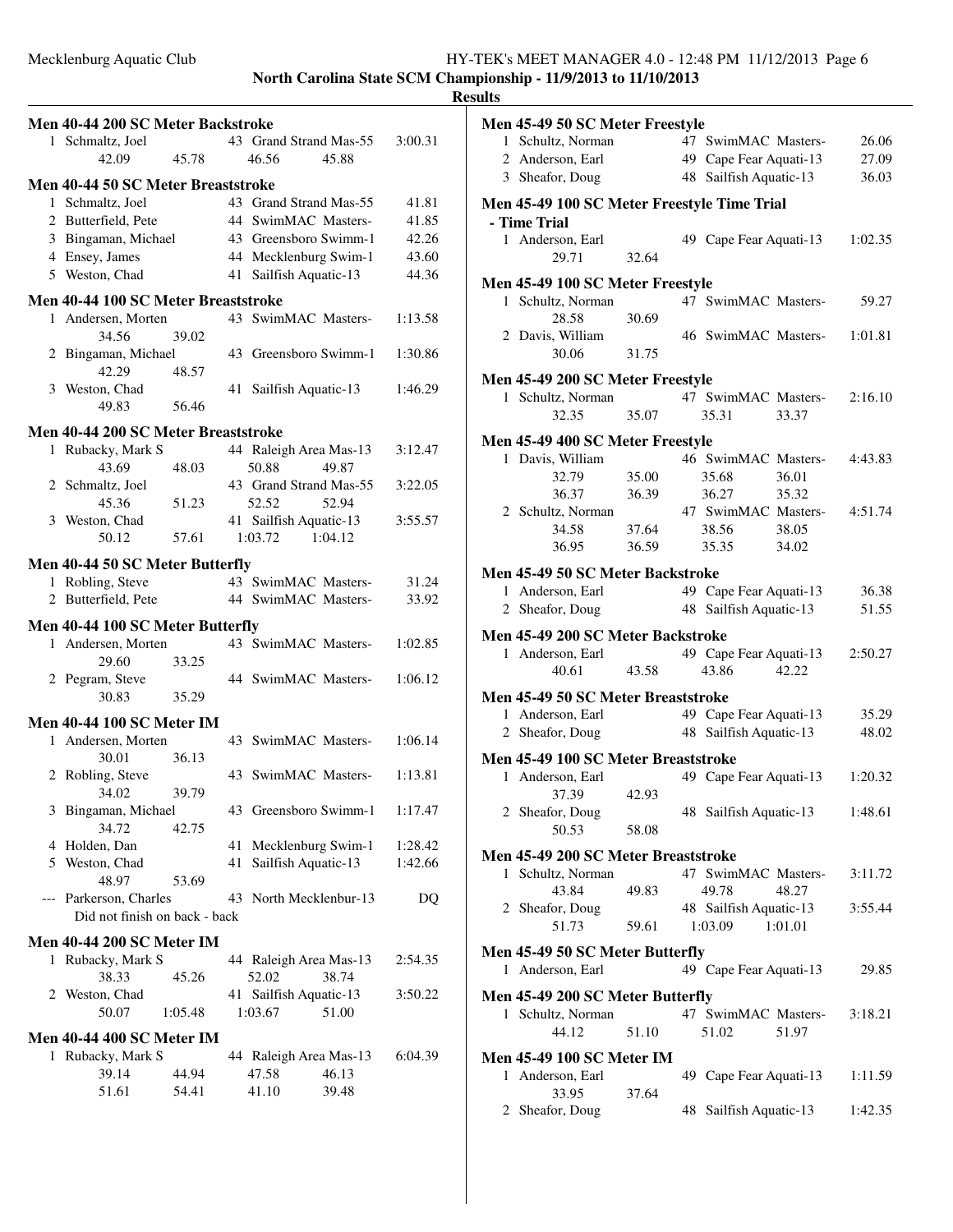# Mecklenburg Aquatic Club HY-TEK's MEET MANAGER 4.0 - 12:48 PM 11/12/2013 Page 7

**North Carolina State SCM Championship - 11/9/2013 to 11/10/2013**

| <b>Men 45-49 200 SC Meter IM</b>             |       |                        |       |         |     |
|----------------------------------------------|-------|------------------------|-------|---------|-----|
| --- Davis, William                           |       | 46 SwimMAC Masters-    |       | DQ      |     |
| Shoulders past vertical toward breast - back |       |                        |       |         | Me  |
| 36.26                                        | 40.99 | 49.03                  | 36.34 |         |     |
| <b>Men 45-49 400 SC Meter IM</b>             |       |                        |       |         |     |
| 1 Davis, William                             |       | 46 SwimMAC Masters-    |       | 5:38.02 |     |
| 36.92                                        | 42.69 | 41.89                  | 42.06 |         |     |
| 50.22                                        | 50.70 | 37.80                  | 35.74 |         |     |
| 2 Schultz, Norman                            |       | 47 SwimMAC Masters-    |       | 6:01.51 |     |
| 42.65                                        | 46.62 | 48.31                  | 46.95 |         | Me  |
| 49.61                                        | 49.57 | 39.47                  | 38.33 |         |     |
| Men 50-54 50 SC Meter Freestyle              |       |                        |       |         |     |
| 1 Brekovsky, Tom                             |       | 51 Mecklenburg Swim-1  |       | 27.66   |     |
| 2 Hopkins, Mark                              |       | 51 SwimMAC Masters-    |       | 27.98   |     |
| 3 Arnholt, Alan                              |       | 50 North Carolina M-13 |       | 28.39   |     |
| 4 Singletary, Henry                          |       | 52 Cape Fear Aquati-13 |       | 28.65   |     |
| 5 Williams, Ned L                            |       | 53 Charlotte SwimMa-1: |       | 29.00   |     |
| 6 McFarland, Jim A                           |       | 54 Cape Fear Aquati-13 |       | 29.36   |     |
| 7 McAlister, Troy                            |       | 50 Greenville Splas-55 |       | 29.99   |     |
| 8 Putney, Donald                             |       | 50 Triad Masters Sw-13 |       | 30.36   | Me  |
| 9 White, Jay                                 |       | 53 SwimMAC Masters-    |       | 35.93   |     |
| Men 50-54 100 SC Meter Freestyle             |       |                        |       |         |     |
| 1 Singletary, Henry                          |       | 52 Cape Fear Aquati-13 |       | 1:02.93 |     |
| 30.70                                        | 32.23 |                        |       |         |     |
| 2 Brekovsky, Tom                             |       | 51 Mecklenburg Swim-1  |       | 1:04.25 |     |
| 29.88                                        | 34.37 |                        |       |         |     |
| 3 Arnholt, Alan                              |       | 50 North Carolina M-13 |       | 1:04.54 | Me  |
| 31.63                                        | 32.91 |                        |       |         | - 1 |
| 4 Williams, Ned L                            |       | 53 Charlotte SwimMa-1: |       | 1:05.61 |     |
| 31.03                                        | 34.58 |                        |       |         |     |
| Men 50-54 200 SC Meter Freestyle             |       |                        |       |         | Me  |
| 1 McFarland, Jim A                           |       | 54 Cape Fear Aquati-13 |       | 2:28.98 |     |
| 34.78                                        | 37.92 | 39.00                  | 37.28 |         |     |
| Men 50-54 400 SC Meter Freestyle             |       |                        |       |         |     |
| 1 Turpin, Tom                                |       | 52 SwimMAC Masters-    |       | 5:28.32 |     |
| 35.83                                        | 40.69 | 42.60                  | 42.97 |         |     |
| 43.74                                        |       | 42.80 41.36            | 38.33 |         |     |
| Men 50-54 50 SC Meter Backstroke             |       |                        |       |         |     |
| 1 McAlister, Troy                            |       | 50 Greenville Splas-55 |       | 36.38   |     |
| 2 White, Jay                                 |       | 53 SwimMAC Masters-    |       | 37.87   |     |
|                                              |       |                        |       |         |     |
| Men 50-54 100 SC Meter Backstroke            |       |                        |       |         |     |
| 1 White, Jay                                 |       | 53 SwimMAC Masters-    |       | 1:26.68 |     |
| 42.87                                        | 43.81 |                        |       |         |     |
|                                              |       |                        |       |         |     |
| Men 50-54 50 SC Meter Breaststroke           |       |                        |       | 32.08   |     |
| 1 Blank, Jon W                               |       | 53 Raleigh Area Mas-13 |       |         |     |
| 2 Wennborg, Lars                             |       | 50 SwimMAC Masters-    |       | 32.65   | Me  |
| 3 Brekovsky, Tom                             |       | 51 Mecklenburg Swim-1  |       | 37.34   |     |
| 4 Albanese, John                             |       | 52 UC13-0              |       | 38.24   |     |
| Men 50-54 100 SC Meter Breaststroke          |       |                        |       |         |     |
| 1 Wennborg, Lars                             |       | 50 SwimMAC Masters-    |       | 1:10.61 |     |
| 33.07                                        | 37.54 |                        |       |         |     |
| 2 Brekovsky, Tom<br>38.51                    |       | 51 Mecklenburg Swim-1  |       | 1:21.93 |     |

| 52 UC13-0<br>3<br>Albanese, John                                       | 1:23.04 |
|------------------------------------------------------------------------|---------|
| 39.42<br>43.62                                                         |         |
|                                                                        |         |
| Men 50-54 200 SC Meter Breaststroke                                    |         |
| 1 Wennborg, Lars<br>50 SwimMAC Masters-                                | 2:39.63 |
| 37.12<br>40.70<br>40.83<br>40.98                                       |         |
| Blank, Jon W<br>53 Raleigh Area Mas-13<br>2                            | 2:51.89 |
| 44.47<br>37.45<br>47.64<br>42.33                                       |         |
| 52 UC13-0<br>3 Albanese, John                                          | 3:00.65 |
| 41.92<br>45.59<br>46.08<br>47.06                                       |         |
|                                                                        |         |
| <b>Men 50-54 50 SC Meter Butterfly</b><br>Blank, Jon W<br>$\mathbf{1}$ | 28.93   |
| 53 Raleigh Area Mas-13                                                 |         |
| 52 Cape Fear Aquati-13<br>2 Singletary, Henry                          | 30.41   |
| 3 McFarland, Jim A<br>54 Cape Fear Aquati-13                           | 31.28   |
| SwimMAC Masters-<br>4 Hopkins, Mark<br>51                              | 31.84   |
| 5 Putney, Donald<br>50 Triad Masters Sw-13                             | 32.33   |
| 6 Brekovsky, Tom<br>Mecklenburg Swim-1<br>51                           | 32.57   |
| 7 Arnholt, Alan<br>50 North Carolina M-13                              | 32.86   |
| 8 McAlister, Troy<br>50 Greenville Splas-55                            | 33.13   |
| 52 UC13-0<br>9 Albanese, John                                          | 38.39   |
|                                                                        |         |
| Men 50-54 100 SC Meter Butterfly                                       |         |
| McFarland, Jim A<br>54 Cape Fear Aquati-13<br>1.                       | 1:13.34 |
| 35.18<br>38.16                                                         |         |
| 2 Arnholt, Alan<br>50 North Carolina M-13                              | 1:17.39 |
| 41.82                                                                  |         |
| 35.57                                                                  |         |
| 3 Putney, Donald<br>50 Triad Masters Sw-13                             | 1:18.85 |
| 38.27<br>40.58                                                         |         |
|                                                                        |         |
| Men 50-54 100 SC Meter Butterfly Time Trial                            |         |
| - Time Trial                                                           |         |
| Singletary, Henry<br>52 Cape Fear Aquati-13<br>1                       | 1:09.70 |
| 32.78<br>36.92                                                         |         |
| <b>Men 50-54 100 SC Meter IM</b>                                       |         |
| 1 Blank, Jon W<br>53 Raleigh Area Mas-13                               | 1:07.83 |
| 32.29<br>35.54                                                         |         |
| 2 McFarland, Jim A<br>54 Cape Fear Aquati-13                           | 1:13.49 |
| 32.76<br>40.73                                                         |         |
| 3                                                                      | 1:14.47 |
| Singletary, Henry<br>52 Cape Fear Aquati-13                            |         |
| 40.95<br>33.52                                                         |         |
| 4 Brekovsky, Tom<br>51 Mecklenburg Swim-1                              | 1:14.70 |
| 35.58<br>39.12                                                         |         |
| Hopkins, Mark<br>51 SwimMAC Masters-<br>5                              | 1:14.90 |
| 34.41<br>40.49                                                         |         |
| 6 Albanese, John<br>52 UC13-0                                          | 1:16.86 |
| 37.34<br>39.52                                                         |         |
| McAlister, Troy<br>7<br>50 Greenville Splas-55                         | 1:19.78 |
| 35.99<br>43.79                                                         |         |
| 8 White, Jay<br>53 SwimMAC Masters-                                    | 1:30.49 |
| 41.35<br>49.14                                                         |         |
| <b>Men 50-54 200 SC Meter IM</b>                                       |         |
| 1 Albanese, John<br>52 UC13-0                                          | 2:49.47 |
| 40.72<br>42.71<br>47.26<br>38.78                                       |         |
| SwimMAC Masters-<br>51<br>2                                            | 2:54.19 |
| Hopkins, Mark<br>40.66                                                 |         |
| 34.21<br>Brekovsky, Tom<br>51 Mecklenburg Swim-1<br>3                  | 2:54.50 |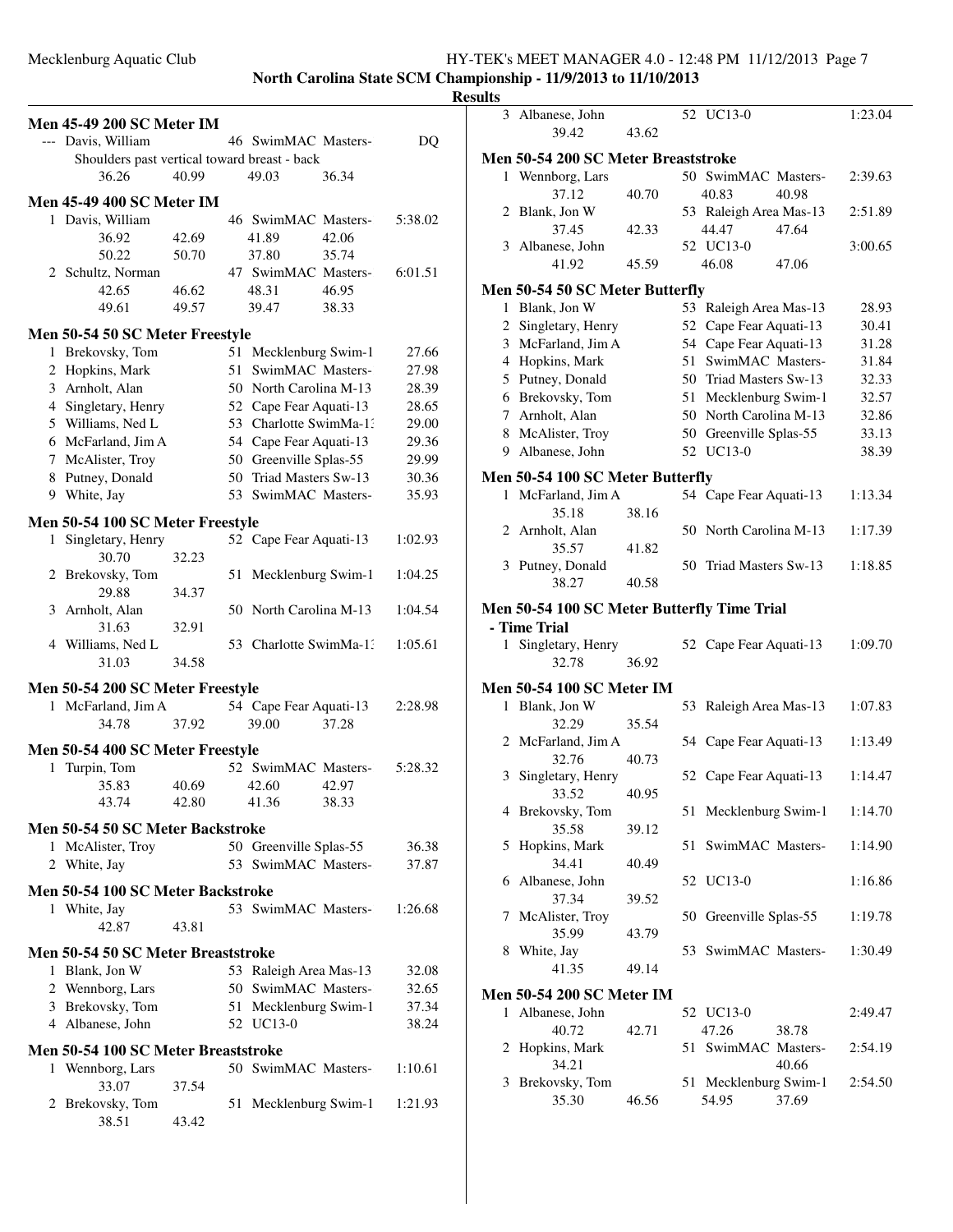# Mecklenburg Aquatic Club HY-TEK's MEET MANAGER 4.0 - 12:48 PM 11/12/2013 Page 8 **North Carolina State SCM Championship - 11/9/2013 to 11/10/2013**

|              | (Men 50-54 200 SC Meter IM)                        |       |    |                        |       |         |
|--------------|----------------------------------------------------|-------|----|------------------------|-------|---------|
|              | 4 McAlister, Troy                                  |       |    | 50 Greenville Splas-55 |       | 2:58.18 |
|              | 35.02                                              | 47.16 |    | 54.95                  | 41.05 |         |
| 5            | Turpin, Tom                                        |       |    | 52 SwimMAC Masters-    |       | 3:02.86 |
|              | 37.83                                              | 48.77 |    | 56.25                  | 40.01 |         |
|              | <b>Men 50-54 400 SC Meter IM</b>                   |       |    |                        |       |         |
|              | 1 Albanese, John                                   |       |    | 52 UC13-0              |       | 5:55.34 |
|              | 42.46                                              | 46.60 |    | 45.70                  | 44.89 |         |
|              | 48.08                                              | 48.92 |    | 40.32                  | 38.37 |         |
|              | 2 Putney, Donald                                   |       |    | 50 Triad Masters Sw-13 |       | 6:42.95 |
|              | 41.60                                              | 47.68 |    | 54.04                  | 56.18 |         |
|              | 53.89                                              | 54.35 |    | 49.05                  | 46.16 |         |
|              |                                                    |       |    |                        |       |         |
| $\mathbf{1}$ | Men 55-59 50 SC Meter Freestyle<br>Berting, Dave A |       |    | 57 Cape Fear Aquati-13 |       | 28.34   |
|              | 2 Tenke, Thomas                                    |       |    | 58 UC55                |       | 29.95   |
| 3            | Miller, Richard                                    |       |    | 59 North Carolina M-13 |       | 30.13   |
|              |                                                    |       |    | 58 Charlotte SwimMa-1. |       |         |
|              | 4 White, Tim<br>5 Byrd, Michael                    |       |    | 55 Cape Fear Aquati-13 |       | 32.08   |
|              |                                                    |       |    | 57 Cape Fear Aquati-13 |       | 32.69   |
|              | 6 Treman, Michael                                  |       |    |                        |       | 35.13   |
|              | 7 Garrett, Jeff                                    |       |    | 59 High Point Swim-13  |       | 37.88   |
| 8            | Acheson, Scott                                     |       | 55 | James J Harris Y-13    |       | 39.26   |
|              | Men 55-59 100 SC Meter Freestyle Time Trial        |       |    |                        |       |         |
|              | - Time Trial                                       |       |    |                        |       |         |
|              | 1 White, Tim                                       |       |    | 58 Charlotte SwimMa-13 |       | 1:11.95 |
|              | 34.26                                              | 37.69 |    |                        |       |         |
|              | Men 55-59 100 SC Meter Freestyle                   |       |    |                        |       |         |
| 1            | Berting, Dave A                                    |       |    | 57 Cape Fear Aquati-13 |       | 1:02.04 |
|              | 30.12                                              | 31.92 |    |                        |       |         |
| 2            | Miller, Richard                                    |       |    | 59 North Carolina M-13 |       | 1:06.08 |
|              | 32.02                                              | 34.06 |    |                        |       |         |
| 3            | Byrd, Michael                                      |       | 55 | Cape Fear Aquati-13    |       | 1:14.70 |
|              | 35.58                                              | 39.12 |    |                        |       |         |
| 4            | Treman, Michael                                    |       | 57 | Cape Fear Aquati-13    |       | 1:16.84 |
|              | 37.63                                              | 39.21 |    |                        |       |         |
| 5            | Boyles, Kent                                       |       | 58 | Triad Masters Sw-13    |       | 1:23.74 |
|              | 38.42                                              | 45.32 |    |                        |       |         |
| 6            | Acheson, Scott                                     |       | 55 | James J Harris Y-13    |       | 1:26.22 |
|              | 40.93                                              | 45.29 |    |                        |       |         |
|              | <b>Men 55-59 200 SC Meter Freestyle</b>            |       |    |                        |       |         |
| $\mathbf{1}$ | Jones, Judd                                        |       |    | 55 Georgia Masters-45  |       | 2:22.31 |
|              | 31.88                                              | 35.46 |    | 37.07                  | 37.90 |         |
| 2            | Berting, Dave A                                    |       |    | 57 Cape Fear Aquati-13 |       | 2:22.67 |
|              | 31.95                                              | 35.01 |    | 38.11                  | 37.60 |         |
| 3            | Treman, Michael                                    |       |    | 57 Cape Fear Aquati-13 |       | 2:50.43 |
|              | 40.37                                              | 44.59 |    | 45.36                  | 40.11 |         |
|              | <b>Men 55-59 400 SC Meter Freestyle</b>            |       |    |                        |       |         |
| 1            | Berting, Dave A                                    |       |    | 57 Cape Fear Aquati-13 |       | 4:55.82 |
|              | 36.06                                              | 36.61 |    | 37.92                  | 37.36 |         |
|              | 38.10                                              | 37.71 |    | 36.86                  | 35.20 |         |
| 2            | Jones, Judd                                        |       |    | 55 Georgia Masters-45  |       | 5:08.87 |
|              | 34.02                                              | 37.15 |    | 38.38                  | 38.89 |         |
|              | 39.55                                              | 40.23 |    | 40.94                  | 39.71 |         |
|              |                                                    |       |    |                        |       |         |
|              |                                                    |       |    |                        |       |         |
|              |                                                    |       |    |                        |       |         |

| ιιιэ |                                               |         |    |                     |                                 |         |
|------|-----------------------------------------------|---------|----|---------------------|---------------------------------|---------|
|      | 3 White, Tim                                  |         |    |                     | 58 Charlotte SwimMa-1.          | 5:34.48 |
|      | 39.01                                         | 43.75   |    | 43.80               | 43.76                           |         |
|      | 41.08                                         | 40.35   |    | 41.20               | 41.53                           |         |
|      | 4 Miller, Jamie                               |         |    |                     | 59 Triad Masters Sw-13          | 8:07.45 |
|      | 53.74                                         | 1:01.14 |    | 1:01.66             | 1:01.87                         |         |
|      | 1:02.66                                       | 1:02.44 |    | 1:02.60 1:01.34     |                                 |         |
|      |                                               |         |    |                     |                                 |         |
|      | Men 55-59 50 SC Meter Backstroke              |         |    |                     |                                 |         |
|      | 1 Klein, Jonathan E                           |         |    |                     | 56 North Carolina M-13          | 30.24   |
|      | Men 55-59 50 SC Meter Backstroke Time Trial   |         |    |                     |                                 |         |
|      | - Time Trial                                  |         |    |                     |                                 |         |
|      | 1 Jones, Judd                                 |         |    |                     | 55 Georgia Masters-45           | 33.81   |
|      |                                               |         |    |                     |                                 |         |
|      | Men 55-59 50 SC Meter Backstroke              |         |    |                     |                                 |         |
|      | 1 White, Warren                               |         |    | 59 UC55             |                                 | 37.00   |
|      | 2 Miller, Jamie                               |         |    |                     | 59 Triad Masters Sw-13          | 59.75   |
|      | Men 55-59 100 SC Meter Backstroke             |         |    |                     |                                 |         |
|      | 1 Klein, Jonathan E                           |         |    |                     | 56 North Carolina M-13          | 1:06.39 |
|      | 31.84                                         | 34.55   |    |                     |                                 |         |
|      | 2 Jones, Judd                                 |         |    |                     | 55 Georgia Masters-45           | 1:11.71 |
|      | 34.12                                         | 37.59   |    |                     |                                 |         |
|      | 3 White, Warren                               |         |    | 59 UC55             |                                 | 1:23.82 |
|      |                                               |         |    |                     |                                 |         |
|      | Men 55-59 200 SC Meter Backstroke             |         |    |                     |                                 |         |
| 1    | Jones, Judd                                   | 40.35   |    | 40.61               | 55 Georgia Masters-45           | 2:38.69 |
|      | 37.27                                         |         |    |                     | 40.46<br>56 North Carolina M-13 |         |
|      | 2 Klein, Jonathan E                           |         |    |                     |                                 | 3:16.66 |
|      | 30.99                                         | 1:03.56 |    | 53.28               | 48.83                           |         |
|      | Men 55-59 50 SC Meter Breaststroke            |         |    |                     |                                 |         |
|      | 1 Vestal, Neal                                |         |    | 59 Duke Aquatics-13 |                                 | 34.85   |
|      | 2 Byrd, Michael                               |         |    |                     | 55 Cape Fear Aquati-13          | 44.77   |
|      | 3 Treman, Michael                             |         |    |                     | 57 Cape Fear Aquati-13          | 44.99   |
|      | 4 Boyles, Kent                                |         |    |                     | 58 Triad Masters Sw-13          | 46.43   |
|      | 5 Acheson, Scott                              |         |    |                     | 55 James J Harris Y-13          | 50.81   |
|      | Men 55-59 50 SC Meter Breaststroke Time Trial |         |    |                     |                                 |         |
|      |                                               |         |    |                     |                                 |         |
|      | - Time Trial<br>1 Vestal, Neal                |         |    |                     |                                 |         |
|      | Downward butterfly kick                       |         |    | 59 Duke Aquatics-13 |                                 | DQ      |
|      |                                               |         |    |                     |                                 |         |
|      | Men 55-59 100 SC Meter Breaststroke           |         |    |                     |                                 |         |
|      | 1 Vestal, Neal                                |         |    | 59 Duke Aquatics-13 |                                 | 1:20.09 |
|      | 37.14                                         | 42.95   |    |                     |                                 |         |
| 2    | Byrd, Michael                                 |         | 55 |                     | Cape Fear Aquati-13             | 1:39.13 |
|      | 48.36                                         | 50.77   |    |                     |                                 |         |
| 3    | Treman, Michael                               |         | 57 |                     | Cape Fear Aquati-13             | 1:45.90 |
|      | 50.21                                         | 55.69   |    |                     |                                 |         |
| 4    | Acheson, Scott                                |         | 55 |                     | James J Harris Y-13             | 1:53.33 |
|      | 53.88                                         | 59.45   |    |                     |                                 |         |
| 5.   | Miller, Jamie                                 |         |    |                     | 59 Triad Masters Sw-13          | 1:53.96 |
|      | 55.59                                         | 58.37   |    |                     |                                 |         |
|      | <b>Men 55-59 50 SC Meter Butterfly</b>        |         |    |                     |                                 |         |
| $*1$ | Vestal, Neal                                  |         |    | 59 Duke Aquatics-13 |                                 | 32.30   |
| $*1$ | Tenke, Thomas                                 |         |    | 58 UC55             |                                 | 32.30   |
| 3    | Jones, Judd                                   |         | 55 |                     | Georgia Masters-45              | 33.36   |
|      | 4 Miller, Richard                             |         |    |                     | 59 North Carolina M-13          | 35.01   |
|      | 5 White, Tim                                  |         |    |                     | 58 Charlotte SwimMa-1.          | 35.84   |
|      | 6 Byrd, Michael                               |         |    |                     | 55 Cape Fear Aquati-13          | 42.85   |
|      |                                               |         |    |                     |                                 |         |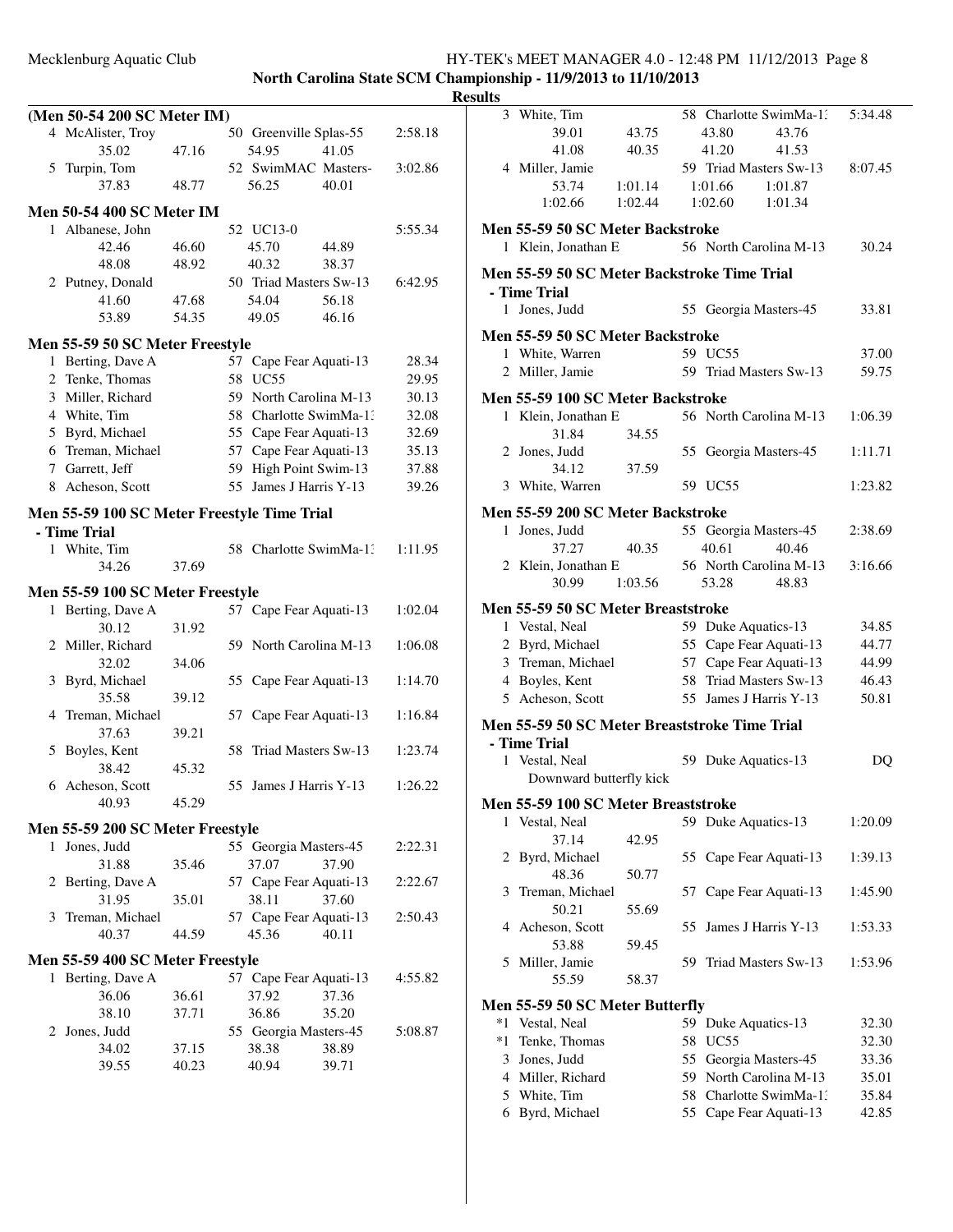|                                                                                                                         |             | <b>Results</b>                                                     |
|-------------------------------------------------------------------------------------------------------------------------|-------------|--------------------------------------------------------------------|
| (Men 55-59 50 SC Meter Butterfly)                                                                                       |             | Men 70-74 100 SC Meter Butterfly                                   |
| 57 Cape Fear Aquati-13<br>7 Treman, Michael<br>55 James J Harris Y-13<br>--- Acheson, Scott<br>Arms underwater recovery | 47.85<br>DQ | 1 Poiletman, Robert M<br>70 Colum<br>34.56<br>38.95                |
| Men 55-59 100 SC Meter Butterfly                                                                                        |             | Men 70-74 200 SC Meter Butterfly                                   |
| 59 North Carolina M-13<br>--- Miller, Richard<br>Did not finish                                                         | <b>DNF</b>  | 70 Colum<br>1 Poiletman, Robert M<br>48.05<br>39.09<br>46.91       |
| Men 55-59 100 SC Meter IM                                                                                               |             | Men 75-79 50 SC Meter Freestyle                                    |
| 59 Duke Aquatics-13<br>1 Vestal, Neal                                                                                   | 1:13.30     | 76 Charlo<br>1 Clark, Jerry                                        |
| 35.18<br>38.12                                                                                                          |             | Men 75-79 100 SC Meter Freestyle                                   |
| 2 Tenke, Thomas<br>58 UC55                                                                                              | 1:16.16     | 76 Charlo<br>1 Clark, Jerry                                        |
| 34.86<br>41.30                                                                                                          |             | 38.38<br>41.63                                                     |
| 3 Byrd, Michael<br>55 Cape Fear Aquati-13<br>44.54<br>45.48                                                             | 1:30.02     | Men 75-79 400 SC Meter Freestyle                                   |
| 4 Treman, Michael<br>57 Cape Fear Aquati-13                                                                             | 1:41.11     | 76 Charlo<br>1 Clark, Jerry                                        |
| 50.99<br>50.12                                                                                                          |             | 50.90<br>52.94<br>47.73                                            |
| 5 Acheson, Scott<br>55 James J Harris Y-13                                                                              | 1:44.22     | 52.47<br>52.56<br>54.16                                            |
| 55.24<br>48.98                                                                                                          |             | Men 75-79 50 SC Meter Butterfly                                    |
| 6 Miller, Jamie<br>59 Triad Masters Sw-13                                                                               | 2:00.38     | 79 James<br>1 Huson, John J                                        |
| 1:01.60<br>58.78                                                                                                        |             | Men 75-79 100 SC Meter Butterfly                                   |
| Men 55-59 200 SC Meter IM                                                                                               |             | 79 James<br>1 Huson, John J                                        |
| 1 Miller, Jamie<br>59 Triad Masters Sw-13                                                                               | 4:23.75     | <b>Men 75-79 200 SC Meter IM</b>                                   |
| 1:15.38<br>59.87<br>1:15.58<br>52.92                                                                                    |             | --- Huson, John J<br>79 James                                      |
| Men 60-64 50 SC Meter Freestyle                                                                                         |             | Not on back off wall - back                                        |
| 1 Rhyne, Conrad C<br>60 North Carolina M-13                                                                             | 34.73       | 1:28.27<br>1:07.50<br>1:13.71                                      |
| Men 60-64 50 SC Meter Backstroke                                                                                        |             | Men 80-84 50 SC Meter Freestyle                                    |
| 60 North Carolina M-13<br>1 Rhyne, Conrad C                                                                             | 43.35       | 82 Greens<br>1 Kortheuer, John                                     |
| Men 60-64 50 SC Meter Butterfly<br>60 North Carolina M-13<br>1 Rhyne, Conrad C                                          | 46.81       | Men 80-84 100 SC Meter Freestyle<br>1 Mitchell, Mitch<br>81 Georgi |
|                                                                                                                         |             | 38.22<br>41.68                                                     |
| <b>Men 60-64 100 SC Meter IM</b><br>--- Rhyne, Conrad C<br>60 North Carolina M-13                                       | DQ          | Men 80-84 50 SC Meter Backstroke                                   |
| Did not finish on back - back                                                                                           |             | 1 Mitchell, Mitch<br>81 Georgi                                     |
| 48.01<br>52.47                                                                                                          |             |                                                                    |
| Men 65-69 50 SC Meter Freestyle                                                                                         |             | Men 80-84 100 SC Meter Backstroke                                  |
| 1 Richelson, Andrew<br>66 Triad Masters Sw-13                                                                           | 33.52       | 1 Mitchell, Mitch<br>81 Georgi<br>45.70<br>42.77                   |
|                                                                                                                         |             |                                                                    |
| Men 65-69 50 SC Meter Butterfly<br>1 Richelson, Andrew<br>66 Triad Masters Sw-13                                        | 37.69       | Men 80-84 50 SC Meter Breaststroke<br>82 Greens                    |
|                                                                                                                         |             | 1 Kortheuer, John                                                  |
| Men 70-74 50 SC Meter Freestyle                                                                                         |             | Men 80-84 50 SC Meter Butterfly                                    |
| 1 Gadol, Lou<br>72 Asheville Master-13                                                                                  | 36.90       | 81 Georgi<br>1 Mitchell, Mitch                                     |
| Men 70-74 100 SC Meter Freestyle                                                                                        |             | <b>Men 80-84 100 SC Meter IM</b>                                   |
| 72 Asheville Master-13<br>1 Gadol, Lou                                                                                  | 1:34.77     | 1 Mitchell, Mitch<br>81 Georgi                                     |
| 42.43<br>52.34                                                                                                          |             | 42.35<br>49.37                                                     |
| Men 70-74 200 SC Meter Freestyle                                                                                        |             | Women 160-199 200 SC Meter Freestyl                                |
| 1 Poiletman, Robert M<br>70 Columbia Masters-55                                                                         | 2:36.18     | 1 North Carolina M-13<br>A                                         |
| 36.11<br>41.07<br>41.24<br>37.76                                                                                        |             | 1) Walsh, Sue W51<br>2) Stri                                       |
| Men 70-74 100 SC Meter Backstroke                                                                                       |             | 3) Uhl, Alicia W36<br>4) Bra<br>28.02<br>26.79<br>27.27            |
| 1 Gadol, Lou<br>72 Asheville Master-13                                                                                  | 1:49.33     |                                                                    |
| Men 70-74 200 SC Meter Breaststroke                                                                                     |             |                                                                    |
| 72 Asheville Master-13<br>1 Gadol, Lou                                                                                  | 4:07.98     |                                                                    |
| 54.49<br>1:05.34<br>1:06.38<br>1:01.77                                                                                  |             |                                                                    |

| Men 70-74 100 SC Meter Butterfly<br>1 Poiletman, Robert M<br>34.56<br>38.95                                              | 70 Columbia Masters-55 1:13.51                                  |         |
|--------------------------------------------------------------------------------------------------------------------------|-----------------------------------------------------------------|---------|
| Men 70-74 200 SC Meter Butterfly<br>1 Poiletman, Robert M 70 Columbia Masters-55 2:55.66<br>46.91<br>39.09               | 48.05<br>41.61                                                  |         |
| Men 75-79 50 SC Meter Freestyle<br>1 Clark, Jerry                                                                        | 76 Charlotte SwimMa-1.                                          | 36.06   |
| Men 75-79 100 SC Meter Freestyle<br>1 Clark, Jerry<br>41.63<br>38.38                                                     | 76 Charlotte SwimMa-1: 1:20.01                                  |         |
| Men 75-79 400 SC Meter Freestyle<br>1 Clark, Jerry<br>, Jerry<br>47.73 50.90<br>52.47<br>52.56                           | 76 Charlotte SwimMa-1. 6:57.74<br>52.94<br>53.58<br>54.16 53.40 |         |
| Men 75-79 50 SC Meter Butterfly<br>1 Huson, John J                                                                       | 79 James J Harris Y-13                                          | 1:01.39 |
| Men 75-79 100 SC Meter Butterfly<br>1 Huson, John J                                                                      | 79 James J Harris Y-13                                          | 2:27.18 |
| Men 75-79 200 SC Meter IM<br>--- Huson, John J<br>Not on back off wall - back<br>$1:07.50$ $1:13.71$ $1:28.27$ $1:07.73$ | 79 James J Harris Y-13                                          | DQ      |
| Men 80-84 50 SC Meter Freestyle<br>1 Kortheuer, John 82 Greensboro Commu-1                                               |                                                                 | 37.93   |
| Men 80-84 100 SC Meter Freestyle<br>1 Mitchell, Mitch<br>38.22<br>41.68                                                  | 81 Georgia Masters-45 1:19.90                                   |         |
| Men 80-84 50 SC Meter Backstroke<br>1 Mitchell, Mitch                                                                    | 81 Georgia Masters-45                                           | 38.62   |
| Men 80-84 100 SC Meter Backstroke<br>1 Mitchell, Mitch<br>45.70<br>42.77                                                 | 81 Georgia Masters-45                                           | 1:28.47 |
| Men 80-84 50 SC Meter Breaststroke<br>Kortheuer, John<br>1                                                               | 82 Greensboro Commu-1                                           | 48.98   |
| Men 80-84 50 SC Meter Butterfly<br>Mitchell, Mitch<br>1                                                                  | 81 Georgia Masters-45                                           | 38.92   |
| <b>Men 80-84 100 SC Meter IM</b><br>1 Mitchell, Mitch<br>42.35<br>49.37                                                  | Georgia Masters-45<br>81                                        | 1:31.72 |
| Women 160-199 200 SC Meter Freestyle Relay<br>North Carolina M-13<br>1                                                   | А                                                               | 1:48.08 |

| - INOHII Cafolina M-15 |       | $\mathsf{A}$         |                       | 1.34 |
|------------------------|-------|----------------------|-----------------------|------|
| 1) Walsh, Sue W51      |       | 2) Stringer, Jen W37 |                       |      |
| 3) Uhl, Alicia W36     |       |                      | 4) Braun, Erika L W41 |      |
| 28.02                  | 26.79 | 27.27                | 26.00                 |      |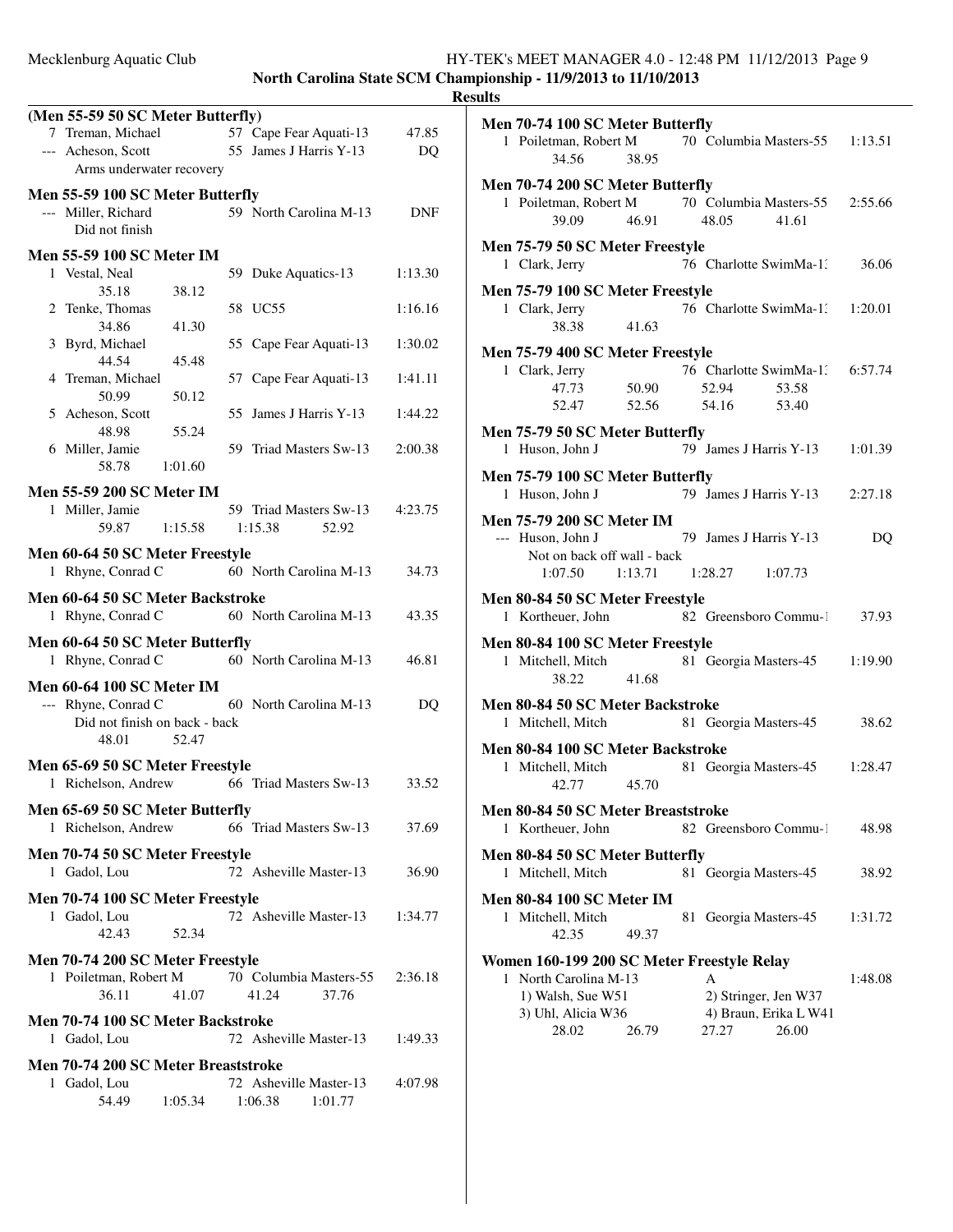## **Results**

| Women 160-199 200 SC Meter Medley Relay                         |                                                                      | N |
|-----------------------------------------------------------------|----------------------------------------------------------------------|---|
| 1 Cape Fear Aquati-13                                           | A<br>2:32.40                                                         |   |
| 1) Uhl, Alicia W36                                              | 2) Pawlowski, Kathy W52                                              |   |
| 3) Perrottet, Jenny K W33                                       | 4) Vella, Leanne W44                                                 |   |
| 34.23<br>49.80                                                  | 33.60<br>34.77                                                       |   |
| 2 Sailfish Aquatic-13                                           | 3:03.50<br>A                                                         |   |
| 1) Gallagher, Alissa W32                                        | 2) Waldrop, Carrie W53                                               |   |
| 3) Donovan, Noelle W33                                          | 4) Mangan, Lynn W45                                                  |   |
| 52.34<br>47.82                                                  | 39.55<br>43.79                                                       |   |
| Men 200-239 200 SC Meter Freestyle Relay                        |                                                                      |   |
| 1 Cape Fear Aquati-13                                           | 1:52.56<br>А                                                         |   |
| 1) Berting, Dave A M57                                          | 2) Singletary, Henry M52                                             |   |
| 3) McFarland, Jim A M54                                         | 4) Anderson, Earl M49                                                |   |
| 28.51<br>28.87                                                  | 26.95<br>28.23                                                       | N |
| Men 200-239 200 SC Meter Medley Relay                           |                                                                      |   |
| 1 SwimMAC Masters-13                                            | 2:12.66<br>A                                                         |   |
| 1) White, Jay M53                                               | 2) Wennborg, Lars M50                                                |   |
| 3) Pegram, Steve M44                                            | 4) Hopkins, Mark M51                                                 |   |
| 40.20<br>10.98                                                  | 23.75<br>57.73                                                       |   |
| 2 Cape Fear Aquati-13                                           | A<br>2:24.03                                                         |   |
| 1) McFarland, Jim A M54                                         | 2) Byrd, Michael M55                                                 |   |
| 3) Singletary, Henry M52                                        | 4) Treman, Michael M57                                               |   |
| 34.71<br>44.10                                                  | 30.62<br>34.60                                                       | N |
|                                                                 |                                                                      |   |
| Mixed 120-159 200 SC Meter Freestyle Relay                      |                                                                      |   |
| 1 North Carolina M-13                                           | 1:44.07<br>A                                                         |   |
| 1) Murray, Jeff M44                                             | 2) Braun, Erika L W41                                                |   |
| 3) Stringer, Jen W37<br>24.56<br>26.34                          | 4) Stringer, Sean M38<br>27.31<br>25.86                              |   |
|                                                                 | A<br>2:13.09                                                         | C |
| 2 Mecklenburg Swim-13<br>1) Ensey, James M44                    | 2) Wholley, Kathy W44                                                |   |
| 3) Dore, Mary W50                                               | 4) Brekovsky, Tom M51                                                |   |
| 34.54<br>36.32                                                  | 33.44<br>28.79                                                       |   |
|                                                                 |                                                                      |   |
| Mixed 120-159 200 SC Meter Medley Relay<br>1 SwimMAC Masters-13 | A<br>2:27.83                                                         |   |
| 1) White, Jay M53                                               | 2) Kryssing, Danielle W45                                            |   |
| 3) Harris, Stacey W43                                           | 4) Pegram, Steve M44                                                 |   |
| 39.81<br>43.43                                                  | 36.18<br>28.41                                                       |   |
| --- Sailfish Aquatic-13                                         | A<br>DQ                                                              |   |
|                                                                 | Stroke Infraction swimmer #1: Multiple strokes past vertical at turn |   |
| 1) Gallagher, Alissa W32                                        | 2) Weston, Chad M41                                                  |   |
| 3) Donovan, Noelle W33                                          | 4) Sheafor, Doug M48                                                 |   |
| 53.17<br>45.57                                                  | 10.48<br>28.73                                                       |   |
|                                                                 |                                                                      |   |
| Mixed 160-199 200 SC Meter Freestyle Relay                      | 1:55.36                                                              |   |
| Cape Fear Aquati-13<br>1<br>1) Berting, Dave A M57              | А                                                                    |   |
| 3) Uhl, Alicia W36                                              | 2) Perrottet, Jenny K W33<br>4) Anderson, Earl M49                   |   |
| 28.36<br>31.79                                                  | 28.03<br>27.18                                                       |   |
| 2 Sailfish Aquatic-13                                           | A<br>2:35.88                                                         |   |
| 1) Waldrop, Carrie W53                                          | 2) Mangan, Lynn W45                                                  |   |
| 3) Sheafor, Doug M48                                            | 4) Weston, Chad M41                                                  |   |
| 38.58<br>43.30                                                  | 11.38<br>1:02.62                                                     |   |
|                                                                 |                                                                      |   |

## **Mixed 160-199 200 SC Meter Medley Relay**

| 1 North Carolina M-13                      |       | A                 |                        | 1:57.90 |  |  |
|--------------------------------------------|-------|-------------------|------------------------|---------|--|--|
| 1) Klein, Jonathan E M56                   |       |                   | 2) Blank, Jon W M53    |         |  |  |
| 3) Braun, Erika L W41                      |       | 4) Walsh, Sue W51 |                        |         |  |  |
| 30.24                                      | 32.04 | 28.36             | 27.26                  |         |  |  |
| 2 Mecklenburg Swim-13                      |       | A                 |                        | 2:25.94 |  |  |
| 1) Walton, Jeremy M27                      |       |                   | 2) Wholley, Kathy W44  |         |  |  |
| 3) Dore, Mary W50                          |       |                   | 4) Holden, Dan M41     |         |  |  |
| 33.43                                      | 42.80 | 38.12             | 31.59                  |         |  |  |
| 3 Cape Fear Aquati-13                      |       | A                 |                        | 2:47.24 |  |  |
| 1) Perrottet, Jenny K W33                  |       |                   | 2) Treman, Michael M57 |         |  |  |
| 3) Byrd, Michael M55                       |       |                   | 4) Vella, Leanne W44   |         |  |  |
| 45.85                                      | 13.13 | 32.10             | 1:16.16                |         |  |  |
| Mixed 200-239 200 SC Meter Freestyle Relay |       |                   |                        |         |  |  |

| 1 Cape Fear Aquati-13    |       | в                       |                       | 2:10.46 |  |  |
|--------------------------|-------|-------------------------|-----------------------|---------|--|--|
| 1) Pawlowski, Kathy W52  |       |                         | 2) Vella, Leanne W44  |         |  |  |
| 3) Singletary, Henry M52 |       | 4) McFarland, Jim A M54 |                       |         |  |  |
| 29.85                    | 36.86 | 33.55                   | 30.20                 |         |  |  |
| 2 Triad Masters Sw-13    |       | A                       |                       | 2:24.07 |  |  |
| 1) Tiska, Patty W53      |       |                         | 2) Amweg, Meri W34    |         |  |  |
| 3) Richelson, Andrew M66 |       |                         | 4) Putney, Donald M50 |         |  |  |
| 36.32                    | 38.37 | 35.51                   | 33.87                 |         |  |  |
|                          |       |                         |                       |         |  |  |

## **Mixed 200-239 200 SC Meter Medley Relay Time Trial**

## **- Time Trial**

÷

| 1 North Carolina M-13    |       | А     |                     | 1:57.77 |
|--------------------------|-------|-------|---------------------|---------|
| 1) Klein. Jonathan E M56 |       |       | 2) Blank, Jon W M53 |         |
| 3) Braun, Erika L W41    |       |       | 4) Walsh, Sue W51   |         |
| 30.25                    | 31.77 | 28.20 | 27.55               |         |

## **Combined Team Scores**

| Combined Team Scores - Through Event 319 |                                   |     |  |
|------------------------------------------|-----------------------------------|-----|--|
|                                          | 1. SwimMAC Masters - Charlotte    | 498 |  |
| 2.                                       | Cape Fear Aquatic Club            | 454 |  |
| 3.                                       | <b>Sailfish Aquatics Masters</b>  | 251 |  |
| 4.                                       | Mecklenburg Swim Association M    | 248 |  |
| 5.                                       | Unified Club 13                   | 240 |  |
| 6.                                       | Georgia Masters                   | 207 |  |
|                                          | 7. North Carolina Masters Swimmin | 197 |  |
| 8.                                       | Raleigh Area Masters              | 140 |  |
| 9.                                       | <b>Charlotte SwimMasters</b>      | 132 |  |
|                                          | 10. Triad Masters Swimming Greens | 130 |  |
| 11.                                      | Greensboro Swimming Associatio    | 115 |  |
|                                          | 12. James J Harris YMCA Masters - | 84  |  |
|                                          | 13. Maine Masters Swim Club       | 63  |  |
|                                          | 14. Grand Strand Masters Swimming | 61  |  |
|                                          | 15. Unified Club 55               | 37  |  |
|                                          | 16. Asheville Masters Swimming    | 36  |  |
| 17.                                      | Duke Aquatics                     | 35  |  |
| 18.                                      | High Point Swim Club              | 28  |  |
| 19.                                      | Michigan Masters                  | 27  |  |
|                                          | 19. Columbia Masters              | 27  |  |
| 21.                                      | <b>Fireball Masters Swimming</b>  | 21  |  |
| 22.                                      | Greenville Splash YMCA Masters    | 19  |  |
| 22.                                      | HealthQuest Masters - Smithfie    | 19  |  |
| 24.                                      | Greensboro Community YMCA Mast    | 18  |  |